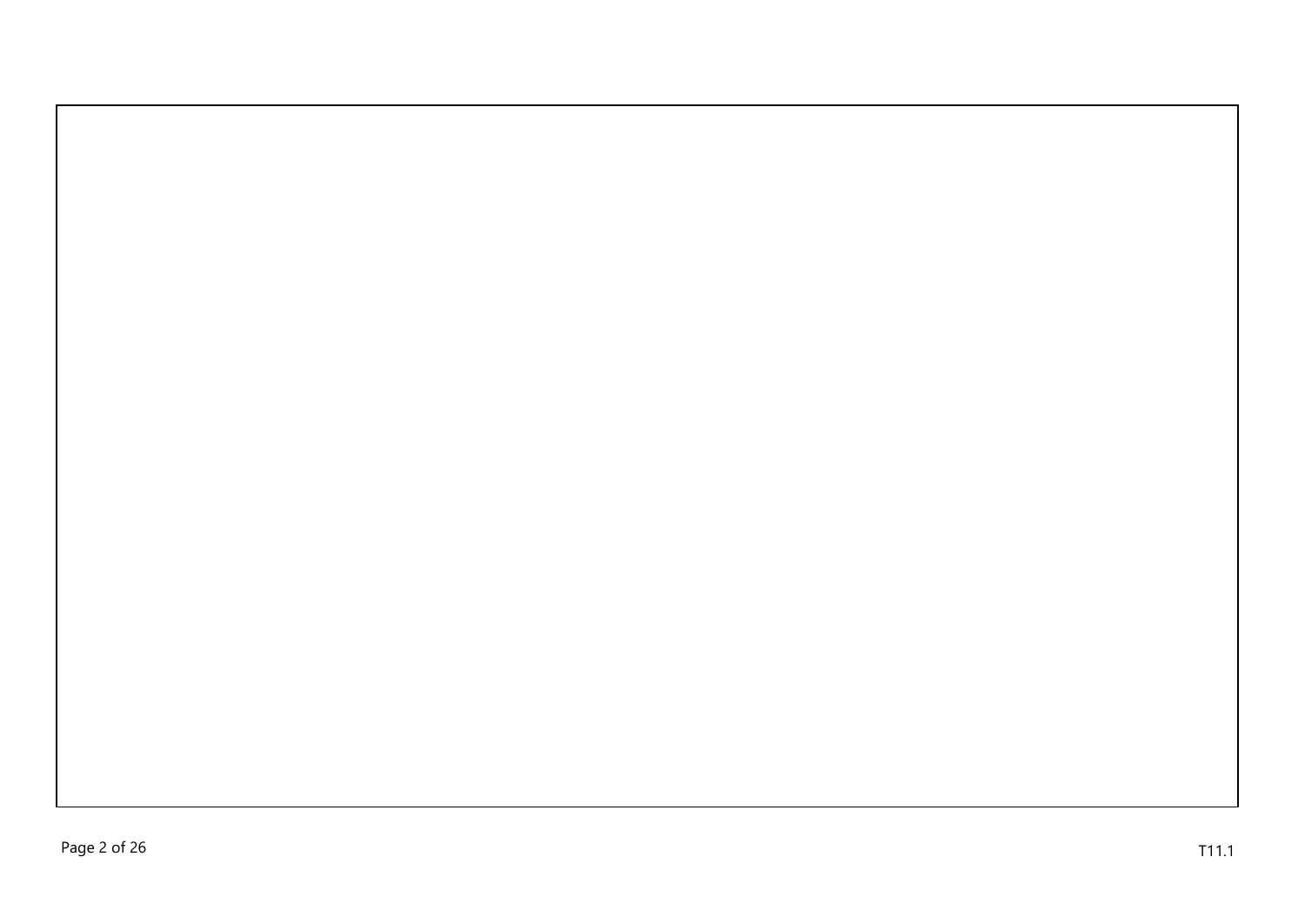| #               | Island | House Name         | Name                  | Sex | National ID | ېره پر شه                          | ىئرىتر                         |
|-----------------|--------|--------------------|-----------------------|-----|-------------|------------------------------------|--------------------------------|
| Male'           |        |                    |                       |     |             |                                    |                                |
|                 | Male'  | Ma. Aapiaa         | Khadeeja Zahir        | F   | A051344     | در. رُوِرٌ                         | كَ مَرِيحٌ لِمَحْ رِيمٌ        |
| 2               | Male'  | Ma. Aapiaa         | Hifza Zahir           | F   | A119934     | در. رُبِّر                         | رومج كحجر بز                   |
| $\vert$ 3       | Male'  | Ma. Aapiaa         | Mohamed Zahir         | M   | A151146     | در. رُبورٌ                         | وره د و په د                   |
| $\vert 4$       | Male'  | Ma. Asisa          | Athif Ali             | M   | A056398     | وە، ئەسەسە                         | ړ پور کړې                      |
| $\overline{5}$  | Male'  | Ma. Asisa          | Athifa Ali            | F   | A056405     | ور کرس ک                           | ړېږ کړې                        |
| $\vert 6 \vert$ | Male'  | Ma. Asisa          | Jaleela Hameed        | F   | A057066     | وە، ئەسەسە                         | ر<br>ئىم ئىچى ئىچى<br>برَحٍ قر |
| 7               | Male'  | Ma. Asisa          | Uthoifa Ali           | F   | A188088     | وە، ئەسەسە                         | معرورة المالح                  |
| 8               | Male'  | Ma. Avaanaa View   | Aminath Abdulla       | F   | A056723     | دړ٠ روشوه                          | أتحريده الاهتمالله             |
| $ 9\rangle$     | Male'  | Ma. Banafsaa Hiyaa | Hassan Abdulla        | M   | A010631     | ور. خىترىر شرىژ                    | تزكيش وكافدالله                |
| 10              | Male'  | Ma. Banafsaa Hiyaa | Fathimath Fazna       | F   | A044435     | ور. ھَسَرُ مُسَرَسَّر              | وَجوحَمَ وَيَمْسُ              |
| 11              | Male'  | Ma. Banafsaa Hiyaa | Aminath Razana        | F   | A056323     | حەر، ئەسكە ئەس <sup>كە</sup> ر بىر | أزجر سكرة التمريح مثن          |
| 12              | Male'  | Ma. Banafsaa Hiyaa | Ahmed Dhaanish        | M   | A147224     | وړ· ځندو گرنگر                     | أرور وكرس                      |
| 13              | Male'  | Ma. Banafsaa Hiyaa | Aishath Layana Mihad  | F   | A329862     | وړ· ځنرو شریز                      | وأرشني وأرعر ورمز              |
| 14              | Male'  | Ma. Banafsaage     | Ismail Abdulla        | M   | A040134     | حەر. ئ <i>ەسرى مەي</i>             | مرحوح محصرالله                 |
| 15              | Male'  | Ma. Banafsaage     | Mohamed Yasbiq Ismail | M   | A053190     | وړ٠ ځنترنۍ شوی                     | ورەرو مرے ھ مرے محمد و         |
| 16              | Male'  | Ma. Banafsaage     | Fathimath Abdulla     | F   | A079564     | حەر ئەسكەت مەدى                    | وتجويح وكالمحادثة              |
| 17              | Male'  | Ma. Barakooda      | Ahmed Adam Fulhu      | M   | A000515     | 27220.75                           | ره رو پره وو<br>مدونر مترونو   |
| 18              | Male'  | Ma. Barakooda      | Abdulla Ahmed         | M   | A077896     | $2722 - 12$                        | ەرەر<br>  پره قرالله           |
| 19              | Male'  | Ma. Barakooda      | Suvaidha Ahmed        | F   | A167405     | 2720.000                           | رور پره دورو                   |
| 20              | Male'  | Ma. Barakooda      | Saadhaa Ahmed         | F   | A367639     | $2720 - 12$                        | ستمدس بره رو                   |
| 21              | Male'  | Ma. Barakooda      | Saara Ahmed           | F.  | A367640     | 2711                               | الشمتر أبرور و                 |
| 22              | Male'  | Ma. Blue Gold      | Hassan Haleem         | M   | A024878     | 000 no<br>225 20 ns                | پرستانګر اپرانو په             |
| 23              | Male'  | Ma. Blue Rains     | Nazima Haleem         | F.  | A024774     | בו ישיב הקייקים                    | شریرو   ټریرو                  |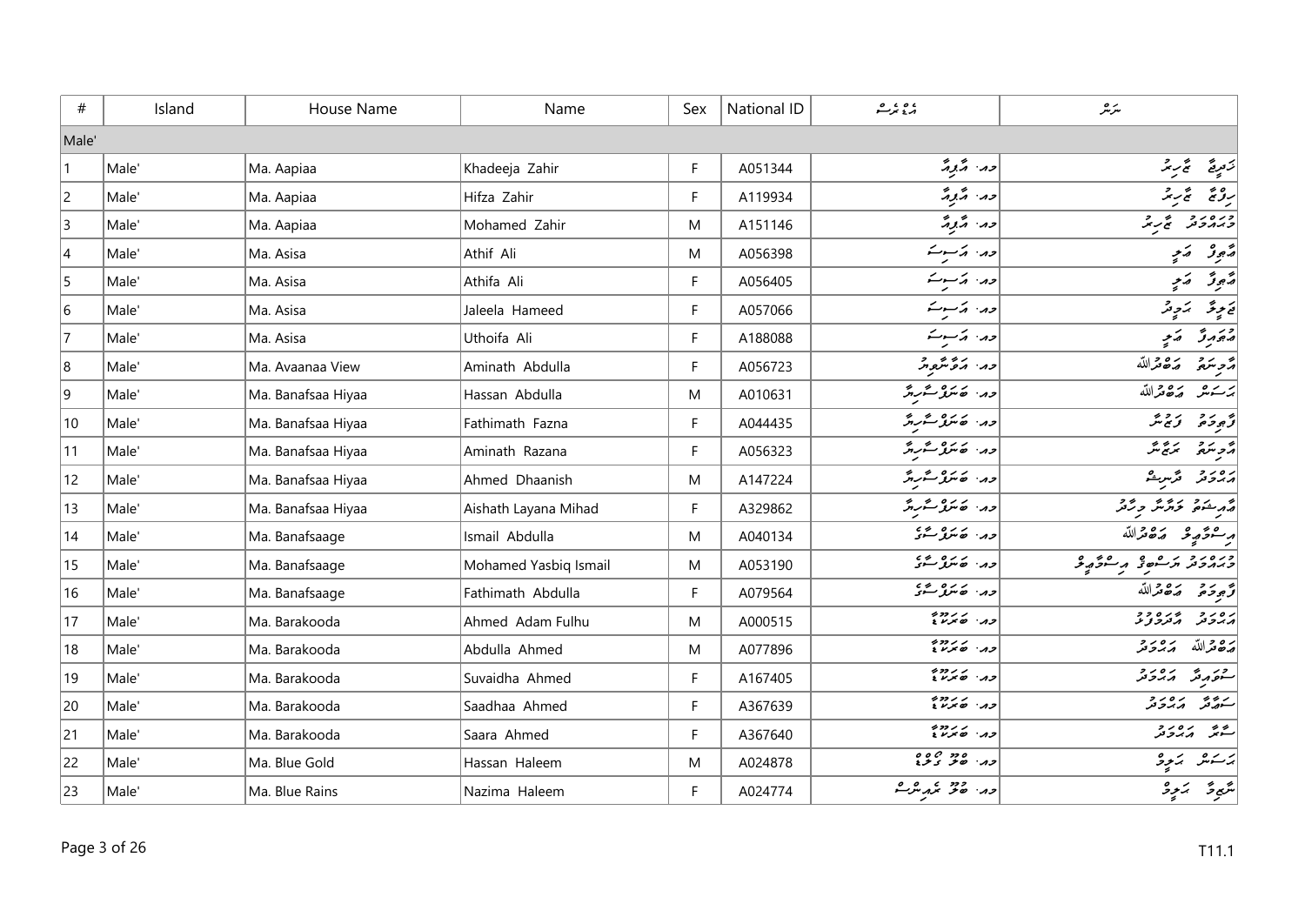| 24 | Male' | Ma. Blue Rains              | Rafhan Shareef          | M  | A368363 | בגי שיב יבגיעה                                                                                                                                                                                                                  | بروبر شریدو                                         |
|----|-------|-----------------------------|-------------------------|----|---------|---------------------------------------------------------------------------------------------------------------------------------------------------------------------------------------------------------------------------------|-----------------------------------------------------|
| 25 | Male' | Ma. Blue Rains              | Ahmed Ausaan Shareef    | M  | A368364 | בגי שיב יבגיעה                                                                                                                                                                                                                  | ره رو رو عمد شمیره                                  |
| 26 | Male' | Ma. Dhadikoshee Irumatheege | Mohamed Firshan         | M  | A001789 | در من مسر در در در استاده در استاده بود.<br>مسر مسر مسیر مسر در سور در استاده بود.                                                                                                                                              | ورەرو وچشگر                                         |
| 27 | Male' | Ma. Dhadikoshee Irumatheege | Aaidha                  | F  | A001832 | در نروت <sup>پر</sup> برم <sup>ور</sup> وی                                                                                                                                                                                      | پر<br>مرمر                                          |
| 28 | Male' | Ma. Dhadikoshee Irumatheege | Ahmed Shiyah            | M  | A001907 | حەر، ئېرو تېرىم تېرىپ ئ                                                                                                                                                                                                         | ره رو شودگر<br>درگرونر شودگریر                      |
| 29 | Male' | Ma. Dhadikoshee Irumatheege | Kuda Thuththu           | M  | A001937 | حەر، ئېرو تېرىم تېرىكى تەرىجە ئ                                                                                                                                                                                                 | 505/5                                               |
| 30 | Male' | Ma. Dhadikoshee Irumatheege | Mashitha Mohamed Waheed | F  | A026026 | در نروت <sup>پر</sup> برم <sup>ور</sup> و <sup>ی</sup>                                                                                                                                                                          | و شوه وره دو د برد                                  |
| 31 | Male' | Ma. Dhadikoshee Irumatheege | Mohamed Dhinah          | M  | A026529 | در نروت <sup>پر</sup> برم <sup>ور</sup> وی                                                                                                                                                                                      | ورەرو مرش                                           |
| 32 | Male' | Ma. Dhadikoshee Irumatheege | Mohamed Murad           | M  | A027399 | ور. مروسم مدير مرد و د                                                                                                                                                                                                          | و به و<br>و بوتر<br>و ره ر د<br>تر پر ژنر           |
| 33 | Male' | Ma. Dhadikoshee Irumatheege | Reema Waheed            | F  | A027400 | در نروت <sup>پر</sup> برم <sup>ور</sup> و <sup>ی</sup>                                                                                                                                                                          | يردُّ = حَ برِ تَرْ                                 |
| 34 | Male' | Ma. Dhadikoshee Irumatheege | Aishath Shiuna          | F  | A027401 | در نروی <sub>پر م</sub> رد و ک                                                                                                                                                                                                  | وكرمشكم فسيرورش                                     |
| 35 | Male' | Ma. Dhadikoshee Irumatheege | Mohamed Shaakee         | M  | A027417 | در نرویمبر دیگر دی                                                                                                                                                                                                              | وره رو شگړ                                          |
| 36 | Male' | Ma. Dhadikoshee Irumatheege | Ahmed Afrad             | M  | A027418 | حەر، ئېرو تېرىم تېرىكى تەرىجە ئ                                                                                                                                                                                                 | رەرد رەپەر<br>مەردىس مۇمۇم                          |
| 37 | Male' | Ma. Dhadikoshee Irumatheege | Aminath Shirna          | F  | A027419 | בו ה' בין מיות בבין בי                                                                                                                                                                                                          | أأترجع كمستوجر يتكر                                 |
| 38 | Male' | Ma. Dhadikoshee Irumatheege | Ibrahim Waheed          | M  | A046276 | בו ה' בין מיות בבים בי                                                                                                                                                                                                          | أرە ئۆر ئەر ئەر                                     |
| 39 | Male' | Ma. Dhadikoshee Irumatheege | Aishath Shiurin         | F  | A050908 | حەر، ئېرو تېرىم تېرىكى ئىستىدىكى ئىستان ئىستان ئىستان ئىستان ئىستان ئىستان ئىستان ئىستان ئىستان ئىستان ئىستان<br>مەنبەل ئىستان ئىستان ئىستان ئىستان ئىستان ئىستان ئىستان ئىستان ئىستان ئىستان ئىستان ئىستان ئىستان ئىستان ئىستا | پھر مشور<br>م<br>ے ہ <sup>و</sup> بر بٹر<br>ے       |
| 40 | Male' | Ma. Dhadikoshee Irumatheege | Nashatha Shiham         | F. | A050970 | حەر، ئېرو تېرىم تېرىم ئېرى<br>مەن ئېرىم تېرىم تېرىم تېرى                                                                                                                                                                        | $\mathcal{L}$ , $\mathcal{L}$                       |
| 41 | Male' | Ma. Dhadikoshee Irumatheege | Rizviya Ibrahim         | F  | A059380 | حەر، ئېرو تېرىم تېرىكى ئىستادىيە ئىستادىيە ئىستادىيە ئىستادىيە ئىستادىيە ئىستادىيە ئىستادىيە ئىستادىيە ئىستادى<br>ئىستادىيە                                                                                                     | ە ھەترىر ۋ<br>ىر چ <sub>ى</sub> ھ <sub>ە</sub> پەڭر |
| 42 | Male' | Ma. Dhadikoshee Irumatheege | Mohamed Shiham          | M  | A059546 |                                                                                                                                                                                                                                 | و رە ر د<br>تر پر تر تر<br>ے رگڑ                    |
| 43 | Male' | Ma. Dhadikoshee Irumatheege | Mufliya                 | F  | A060517 | حەر، ئېرو تېرىم تېرىپ ئ                                                                                                                                                                                                         | ووجهر                                               |
| 44 | Male' | Ma. Dhadikoshee Irumatheege | Rinzy Ibrahim Waheed    | F  | A060518 | وړ٠ تروم مرمر ور د ،<br>در٠ تروم مرمر مرح                                                                                                                                                                                       | برشي و. پر تر و کرد                                 |
| 45 | Male' | Ma. Dhadikoshee Irumatheege | Hussain Shiham          | M  | A060801 | در نروی <sub>چ</sub> ر در در د                                                                                                                                                                                                  |                                                     |
| 46 | Male' | Ma. Dhadikoshee Irumatheege | Fathimath Sina          | F  | A101134 | ور. مروم مهر برد و ه<br>در مروم مهر                                                                                                                                                                                             | أوجوحه سويتر                                        |
| 47 | Male' | Ma. Dhadikoshee Irumatheege | Fathimath Niyasa        | F  | A102694 | حەر، ئېرو تېرىم تېرىكى ئىستىدىكى ئىستان ئىستان ئىستان ئىستان ئىستان ئىستان ئىستان ئىستان ئىستان ئىستان ئىستان<br>مەنبەل ئىستان ئىستان ئىستان ئىستان ئىستان ئىستان ئىستان ئىستان ئىستان ئىستان ئىستان ئىستان ئىستان ئىستان ئىستا | سرتزسته<br>و مرد د<br>اقرامو حام                    |
| 48 | Male' | Ma. Dhadikoshee Irumatheege | Aminath Nasa            | F. | A141897 | در نروی <sub>پر م</sub> رد و                                                                                                                                                                                                    | أثرجه منزه<br>ىئەت                                  |
| 49 | Male' | Ma. Dhadikoshee Irumatheege | Ibrahim Muaz            | M  | A153579 | وړ٠ تر و تر پر پر د ه و د                                                                                                                                                                                                       | دە ئەر دەر                                          |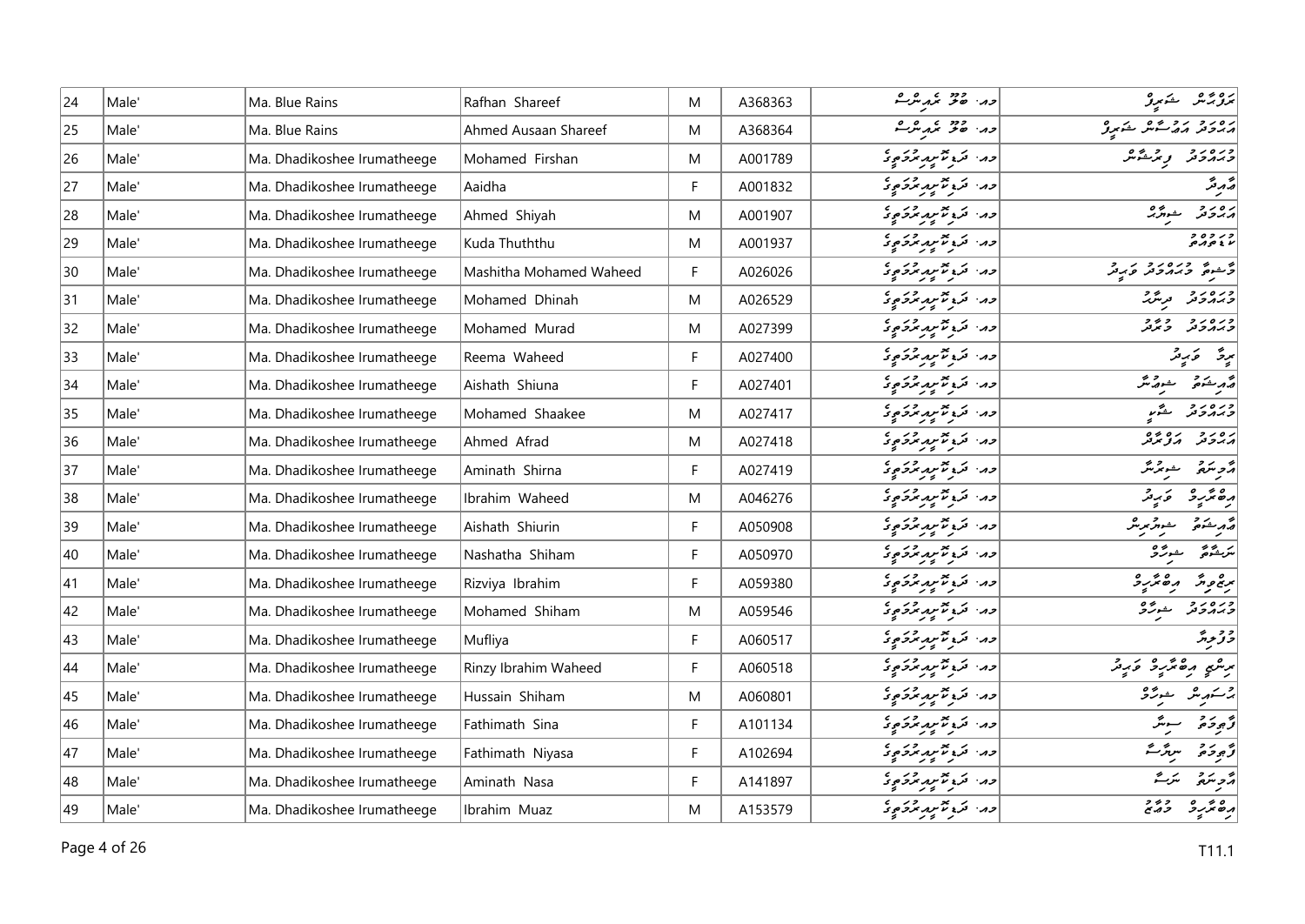| 50 | Male' | Ma. Dhadikoshee Irumatheege | Fathimath Leena          | F           | A162701 | در گرون <sup>د</sup> برم <sup>ور</sup> وی      | ۇ <sub>ج</sub> ودۇ مېتر                   |
|----|-------|-----------------------------|--------------------------|-------------|---------|------------------------------------------------|-------------------------------------------|
| 51 | Male' | Ma. Dhadikoshee Irumatheege | Aishath Shazoo           | F           | A162702 | حەر ئىروم مەم مەدىرە ئى<br>مەن ئىرىم ئىر       | و گهر شک <sup>و</sup>                     |
| 52 | Male' | Ma. Dhadikoshee Irumatheege | Ahmed Shifaz             | M           | A162703 | در. مگروم مهر برد ده د                         | رەرد شوق<br><mark>ە</mark> ردونر شوق      |
| 53 | Male' | Ma. Dhadikoshee Irumatheege | Mariyam Wishama          | F           | A162704 | حەر، ئېرە ئېزىر بېرى ئې                        | رەرە ھىشۇ                                 |
| 54 | Male' | Ma. Dhadikoshee Irumatheege | Abdulla Shiyaz           | M           | A344439 | در گرون <sup>د</sup> برم <sup>ور</sup> وی      | برة قرالله خورمج                          |
| 55 | Male' | Ma. Dhadikoshee Irumatheege | Hussain Shailam Dhinah   | M           | A408389 | כו. על מתומכתים                                | برحكرها الحكرى والراجر                    |
| 56 | Male' | Ma. Dheyliyaage             | Abdullah Faiz            | M           | A032927 | وړ٠ ترومره<br>_                                | أرة قرالله قرمريم                         |
| 57 | Male' | Ma. Dheyliyaage             | Safiyya Dhon Maniku      | $\mathsf F$ | A056091 | وړ٠ تر د پر                                    | התנה"ל ביסגית                             |
| 58 | Male' | Ma. Dheyliyaage             | Nahida Ibrahim Kaleyfanu | F           | A067076 | دړ٠ تر پر پر په                                | تررقه ماه الملح المعادية                  |
| 59 | Male' | Ma. Dheyliyaage             | Ahmed Iyaz               | M           | A083035 | وړ٠ تر د پر                                    | גפיק התביב                                |
| 60 | Male' | Ma. Dheyliyaage             | Aishath Ibthisam         | F           | A111234 | وړ٠ تر پر پر                                   | وكرمشق رەموسى                             |
| 61 | Male' | Ma. Dheyliyaage             | Zuba Abdullah Faiz       | $\mathsf F$ | A329416 | در نئروژنگ                                     | ىم قە ئەھەراللە ئۇم تو                    |
| 62 | Male' | Ma. Dheyliyaage             | Zuha Abdulla Faiz        | $\mathsf F$ | A329418 | وړ کرونرو                                      | حيحته وكالحدة وتحريج                      |
| 63 | Male' | Ma. Dhilbahaaruge           | Abdul Majeed Hassan      | M           | A012591 | כו. תבסמיבי                                    | ره وه د په برگرمگر<br>مان مورد په برگرمگر |
| 64 | Male' | Ma. Dhilbahaaruge           | Ismail Hameed            | M           | A024052 | כו. תיכום <i>ב</i> יב                          | ر شۇرگى ئەدىر                             |
| 65 | Male' | Ma. Dhilbahaaruge           | Mariyam Hameed           | $\mathsf F$ | A044652 | وړ وره ده<br>وړ ورځار ده                       | כמתכ גבת                                  |
| 66 | Male' | Ma. Dhilbahaaruge           | Aishath Hameed           | F           | A048652 | وړ٠ ترڅه <i>زه د</i> ٠<br>دړ٠ ترڅه <i>ز</i> بر | و ديگر ديگر ديگر<br>محمد شوه سال ديگر     |
| 67 | Male' | Ma. Dhon Huraa              | Ali Saleem               | M           | A012274 | وړ . ترس <i>رر پر</i>                          | ړنو سکوه                                  |
| 68 | Male' | Ma. Dhon Huraa              | Sifana Saleem            | F           | A025424 | وړ٠ ترس <i>رب</i> ر                            | سۇ ئىر                                    |
| 69 | Male' | Ma. Dhon Huraa              | Dr. Mohamed Siyan        | M           | A025426 | وړ٠ ترسر <i>رن</i> و                           | איש כנסני האת                             |
| 70 | Male' | Ma. Dhon Huraa              | Siyana Saleem            | $\mathsf F$ | A038285 | وړ . ترس <i>رر پر</i>                          | ہوشر کوو                                  |
| 71 | Male' | Ma. Dhon Huraa              | Safina Saleem            | F           | A066856 | وړ کورونو دي.<br>وړ توس <i>ور</i> نو           | ستوبتر   سنودة                            |
| 72 | Male' | Ma. Dhon Huraa              | Aminath Insha Hussain    | $\mathsf F$ | A157164 | وړ٠ تر <i>مرد پ</i> ر                          | أأدين المراكب المسكر                      |
| 73 | Male' | Ma. Enomia                  | Ahmed Maniu              | M           | A041233 | وە ب <sup>ە م</sup> ىر <i>د</i> ۇ              | גם ג' ב"ינה                               |
| 74 | Male' | Ma. Enomia                  | Aminath Rishdha          | F           | A057466 | בו היית                                        | ۇ ئىرىمۇ ھېرىشى تۈ                        |
| 75 | Male' | Ma. Enomia                  | Ibrahim Hassan           | M           | A078098 | בו. ה"תבה"                                     | رەنزىرو بەسەر                             |
|    |       |                             |                          |             |         |                                                |                                           |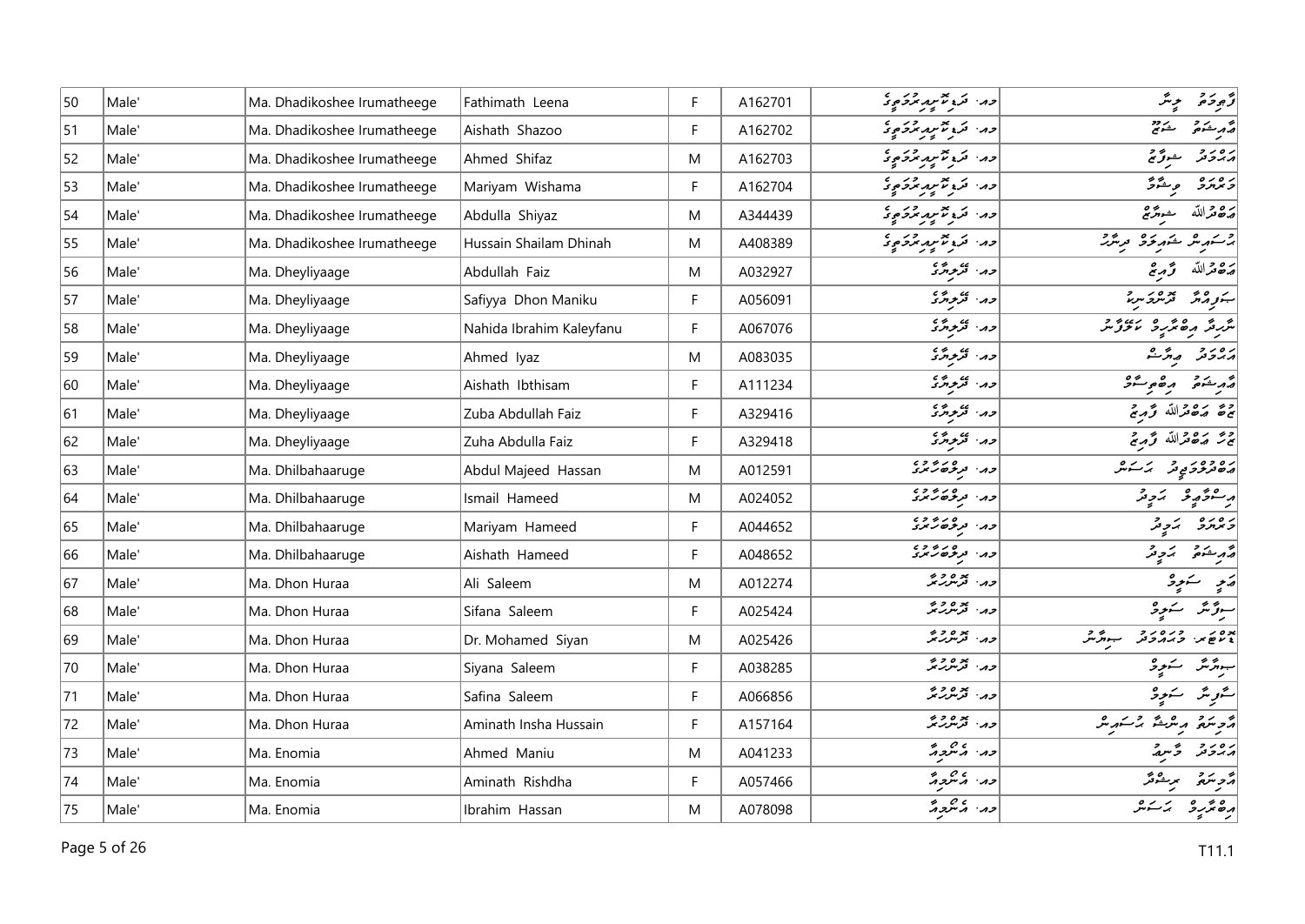| 76  | Male' | Ma. Enomia         | Abdul Falig Ibrahim    | M           | A167033 | در، گم شجرهٔ                      | ره ده ده ده نگرد                                            |
|-----|-------|--------------------|------------------------|-------------|---------|-----------------------------------|-------------------------------------------------------------|
| 77  | Male' | Ma. Enomia         | Hassan Farish Ibrahim  | M           | A329334 | احه منعرة                         | يُرَسُوسُ وَيُعْرِثُ الْمُصَغَّرِينَ                        |
| 78  | Male' | Ma. Fairy Garden   | Ismail Rasheed         | M           | A024802 | دە.، زۇرىپرى ئىدى بىر             | برحۇم ئەسىم                                                 |
| 79  | Male' | Ma. Fairy Garden   | Abdul Rasheed          | M           | A026132 | دە.، ئۇرىمبۇ ئەرقىمىدى بىر        | ره وه در .<br>در ه ترور تر شونر                             |
| 80  | Male' | Ma. Fairy Garden   | Hussain Rasheed        | M           | A027014 | در زم پر در د                     |                                                             |
| 81  | Male' | Ma. Fairy Garden   | Hawwa Shazna           | $\mathsf F$ | A060080 | כו <i>י: ל</i> א <i>איב אי</i> שי | رەپ شەھ شە                                                  |
| 82  | Male' | Ma. Fairy Garden   | Aishath Shahma         | F           | A091844 | دە <sub>:</sub> زېمبردگروما       | وكرم شكوم الشورائر                                          |
| 83  | Male' | Ma. Fairy Garden   | Mohamed Ilham          | M           | A146997 | <i>دە. ۋە ئېرىگى</i> رىم          | ورەرو مەدە                                                  |
| 84  | Male' | Ma. Fairy Garden   | Mohamed Shifan         | M           | A151424 | <i>دە. ۋە ئېرىگى</i> رىم          | ورەرو جۇنىر                                                 |
| 85  | Male' | Ma. Fairy Garden   | Ahmed Shaan Hussain    | M           | A340542 | <i>ەم زەئبرىگى</i> ئىگە           | رورو ڪس پرڪره                                               |
| 86  | Male' | Ma. Fairy House    | Ashiyath Waheeda       | F           | A049164 | دە.، ئۇمەسپرىمەت                  | أراشويرة وكالميقر                                           |
| 87  | Male' | Ma. Fairy House    | Ahmed Shan             | M           | A154430 | دە.، زۇر ئېرىزە م                 | رەر ئەشر                                                    |
| 88  | Male' | Ma. Fairy House    | Amal Mohamed Sameer    | F           | A336991 | در زم پر ده                       | أردو ورودو كوير                                             |
| 89  | Male' | Ma. Fairy House    | Mohamed Shaah          | M           | A338865 | دە. زېئېرىنە م                    | ورەر دەر                                                    |
| 90  | Male' | Ma. Fairy House 1  | Aishath Waheeda        | F           | A060706 | حەر، ئۇم ئېرىكە 1                 | أشهر مشكم وكالمحاجز                                         |
| 91  | Male' | Ma. Fairy House 1  | Fathimath Farheen      | $\mathsf F$ | A339414 | حەر، ئۇم ئويرىدۇر 1               | أزجوحهم وتمريده                                             |
| 92  | Male' | Ma. Fairy House 1  | Yoosuf Fauzaan Mohamed | M           | A344069 | حەر، ئۇم ئېرىكە 2-1               | מ כם גבשם כגםגב<br>ת—تو צהשית כגהכת                         |
| 93  | Male' | Ma. Faskolhu       | Adam Shareef Mohamed   | M           | A027626 | حەر بۇ شەيدۇ                      | أرود كالمرد وره رو                                          |
| 94  | Male' | Ma. Faskolhu       | Ahmed Raahil Shareef   | M           | A339530 | حەر، بۇ سىملار                    | ړه د ته پر د ځېږ                                            |
| 95  | Male' | Ma. Gulbakaa Villa | Mohamed Afsal          | M           | A049545 | دە بىرە ئوق                       | כנסנכ נסגם<br>כגובת ונצייב                                  |
| 96  | Male' | Ma. Gulbakaa Villa | Hafeeza Adam           | F           | A049934 | وړ٠ ده٠ده تروڅ                    | پَرۡ پِمۡ ٱ ٱ ٱ ٱ ٱ ٱ ٱ ٱ ٱ ٱ                               |
| 97  | Male' | Ma. Gulbakaa Villa | Aishath Nashida        | $\mathsf F$ | A049950 | وړ٠ د ده نونو                     | أقدم مشعق التكر مشوقر                                       |
| 98  | Male' | Ma. Gulbakaa Villa | Aminath Nadhiya        | F           | A050298 | در وورو وغ                        | أأوسكا المتراكر                                             |
| 99  | Male' | Ma. Gulbakaa Villa | Abdulla Nashid         | M           | A050736 | وړ٠ وگو <i>ه</i> تونځ             | مَ صَحْرَاللّه سَّرَسُوتَر                                  |
| 100 | Male' | Ma. Gulbakaa Villa | Mariyam Mohamed        | F           | A050936 | وړ٠ د وه نونو                     | و ر ه ر د<br>تر پر ژ تر<br>ر ه بر ه<br><del>ر</del> بر بر و |
| 101 | Male' | Ma. Gulbakaa Villa | Hassan Afrah           | M           | A071362 | دە بىرە ئوق                       | برسەش مەۋىرر                                                |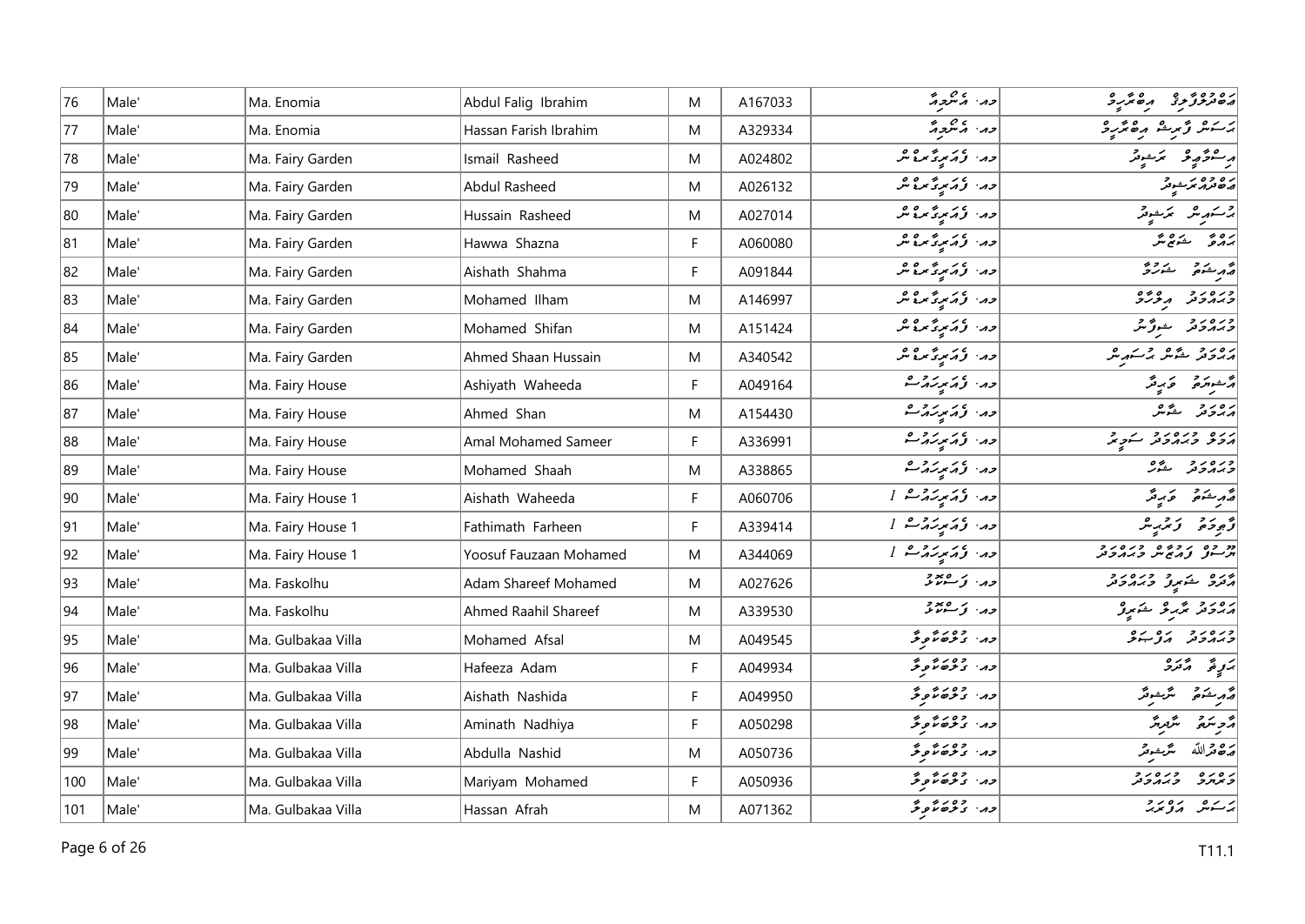| 102 | Male' | Ma. Gulbakaa Villa | Aishath Eenas                        | F           | A071555 | در وه ده نوځ             | أقمر يشكون ويترب                                                                                              |
|-----|-------|--------------------|--------------------------------------|-------------|---------|--------------------------|---------------------------------------------------------------------------------------------------------------|
| 103 | Male' | Ma. Gulbakaa Villa | Ahmed Aflah                          | M           | A074582 | در ۱۵۶۰ و تر             | رەر رەرە                                                                                                      |
| 104 | Male' | Ma. Gulbakaa Villa | Mariyam Riuman Nashid                | F           | A074891 | دەر، دوھەتموڭر           | ו 2010 במיט הייני                                                                                             |
| 105 | Male' | Ma. Gulbakaa Villa | FATHIMATH MISHKATH<br><b>MOHAMED</b> | F           | A157146 | درې د ده نورځ            | و د د مشرعه دره د د                                                                                           |
| 106 | Male' | Ma. Gulbakaa Villa | AMINATH ALYA MOHAMED                 | F           | A346695 | در وورځ وځ               | و مرد ده وره دد                                                                                               |
| 107 | Male' | Ma. Gulbakaa Villa | Fathmath Raisha Nashid               | F.          | A367753 | دە بە دەر بۇ ئە          | قُرُوحِ مَدِيشٌ مُرْسُومٌ                                                                                     |
| 108 | Male' | Ma. Gulbakaa Villa | Fathimath Eeman                      | F           | A381785 | وړ وه ده کونځ            | توجوخوا برځند                                                                                                 |
| 109 | Male' | Ma. Gulzaaru       | Inaya                                | $\mathsf F$ | A062237 | وه کوي د<br>وه کوي       | ويتند                                                                                                         |
| 110 | Male' | Ma. Gulzaaru       | Zuha Hussain                         | F           | A337133 | وړ کويځ بر<br>وړ کويځ بر | المح من مسكور محمد المحمد المحمد المحمد المحمد المحمد المحمد المحمد المحمد المحمد المحمد المحمد المحمد المحمد |
| 111 | Male' | Ma. Gulzaaru       | Mohamed Mahil Anwar                  | M           | A408692 | وړ٠ ونوي تر              | ورەر د برو رەرد                                                                                               |
| 112 | Male' | Ma. Hevelaa        | Ahmed Haleem                         | M           | A024876 | وړ کونځ                  | أرور والملحفية                                                                                                |
| 113 | Male' | Ma. Hizar          | Nahid Rasheed                        | M           | A033043 | حەر، سەنجىم              | مُرْسِرة مُسْتَسِيرة مِنْ                                                                                     |
| 114 | Male' | Ma. Hizar          | Fathimath Shahida                    | F.          | A037895 | وړ رځ تر                 | أُوَّ مِرْحَمْ مُتَّارِيْرَ                                                                                   |
| 115 | Male' | Ma. Hizar          | Hamid Rasheed                        | M           | A039356 | وړ رځ تر                 | أترجو تمر يمر المحمد                                                                                          |
| 116 | Male' | Ma. Hizar          | Ishan Shenal Rasheed                 | M           | A161246 | دە. رىج تر               | رىقىش ئىقىرى كرى <u>م</u> وتر                                                                                 |
| 117 | Male' | Ma. Hizar          | Aishath Samha Azheem                 | F           | A337066 | دە رىج ئر                | و مرد ده ده ده ده د                                                                                           |
| 118 | Male' | Ma. Honey Suckle   | Arifa Ali                            | F           | A042069 | ور. رکس منظم             | ەئىمىرق مەم                                                                                                   |
| 119 | Male' | Ma. Honey Suckle   | Abdul Gayyoom Ali                    | M           | A045622 | در ۱۰ کېږېده و           | גם כם גם כבם .<br>גם בתיבה בב . גליב                                                                          |
| 120 | Male' | Ma. Honey Suckle   | Ummiyya Ali                          | F           | A047992 | دە . ئەيرىسىمى           | ده وره په د                                                                                                   |
| 121 | Male' | Ma. Honey Suckle   | Aminath Nashiya                      | F           | A067031 | وە . ئەر <i>بىدى</i> 2   |                                                                                                               |
| 122 | Male' | Ma. Honey Suckle   | Ali Visam                            | M           | A072596 | دە . ئەربىئە 2 گە        | أرشم وستهى                                                                                                    |
| 123 | Male' | Ma. Honey Suckle   | Mohamed Husham                       | M           | A072597 | دە . ئەربىئە 2 گە        | ورەرو ويۇھ                                                                                                    |
| 124 | Male' | Ma. Honey Suckle   | Hussain Nafiu                        | M           | A098654 | دە ئىرىسى قو             | 2سىرىش مىترقى                                                                                                 |
| 125 | Male' | Ma. Honey Suckle   | Aishath Liusha                       | F           | A122479 | دە ئىرىسى ۋە             | أقهر شكافه المحرار شكر                                                                                        |
| 126 | Male' | Ma. Honey Suckle   | Fathimath Neesha                     | F           | A122481 | دە. ئېرىكتەۋ             | أَوَّ جِوحَمْ مِنْ سِنَّةٌ                                                                                    |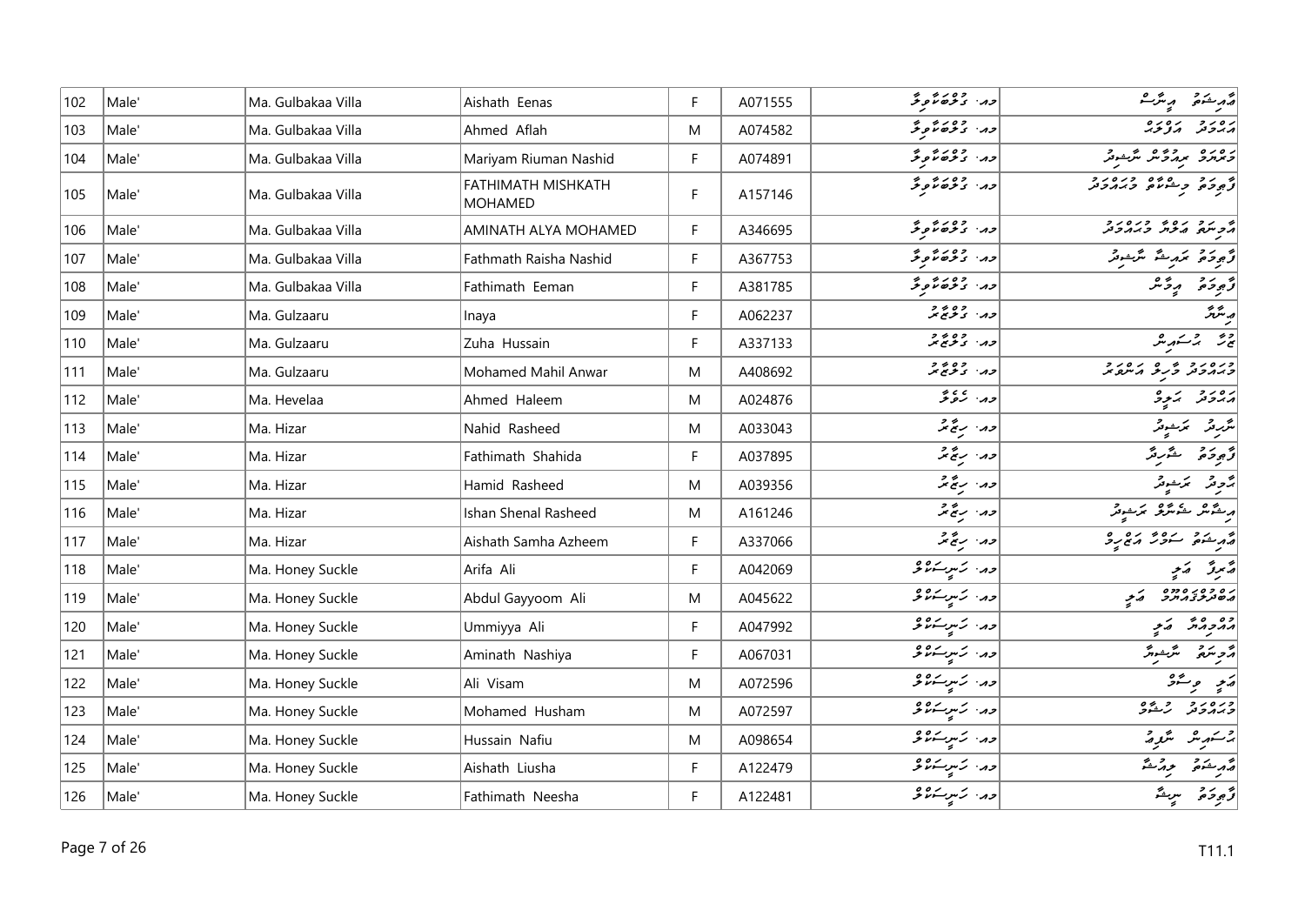| 127 | Male' | Ma. Honey Suckle     | Ayham Ahmed Shamin          | M           | A161021 | دړ. رئيږ شرو و          | أتهركز أتركز والمحرم                     |
|-----|-------|----------------------|-----------------------------|-------------|---------|-------------------------|------------------------------------------|
| 128 | Male' | Ma. Honey Suckle     | Mariyam Mohamed Thaufeeq    | F           | A167465 | دە. ئەيرىسىدە ئ         | ر ور و درور و رو و<br>حرمرد دبه دم وړنږ  |
| 129 | Male' | Ma. Honey Suckle     | Khadeeja Mohamed Thaufeeq   | F           | A327401 | دە. ئەيرىسىمى           | دَرِيعٌ - دَبَر مَرْدَ - مَ مَ مِرْدٍ وَ |
| 130 | Male' | Ma. Honey Suckle     | Aishath Mohamed Thaufeeq    | F           | A331652 | دە. ئەربەئەتر           | ה היינים במחכת הרבה                      |
| 131 | Male' | Ma. Honey Suckle     | Aishath Naaz                | $\mathsf F$ | A334942 | دړ. رئېږېده و           | وأوسنتمو الثرج                           |
| 132 | Male' | Ma. Honey Suckle 1   | Mohamed Ishaau              | M           | A036389 | دە. ئىرىنگىمى-1         | ورەرو بەشە                               |
| 133 | Male' | Ma. Honey Suckle 1   | Aminath Shabeena            | $\mathsf F$ | A065192 | دە. ئەيرىسكىڭ 1-3       | أأدحر سكو المستحر وستر                   |
| 134 | Male' | Ma. Honey Suckle 1   | Hussain Shifau              | M           | A122522 | دە. ئەيرىسكەنلى-1       | رحم شهر مشر <i>وق</i> ه<br>مستور مشرور   |
| 135 | Male' | Ma. Honey Suckle 1   | Fathimath Shafeena          | F           | A167394 | ور. ئىرىكە2 <i>\$-1</i> | أَرْجُوحَ حُمَّ إِسَّرَ                  |
| 136 | Male' | Ma. Honey Suckle 2   | Mohamed Shareef Ali         | M           | A033801 | دە، ئىرىنىڭ 2           | ورەرو خىيۇ كېي                           |
| 137 | Male' | Ma. Honey Suckle 2   | Hassan Nasiu                | M           | A098653 | دە. ئىرىسىمى 2-2        | پرستمبر مترسور                           |
| 138 | Male' | Ma. Honey Suckle 2   | Aishath Nasha               | F           | A327623 | دە. زىرىنىڭ 2           | أقرم شرقه الكريشة                        |
| 139 | Male' | Ma. Honey Suckle 4   | Ahmed Nishar                | M           | A022272 | دە· ئىرىتىقى 4          | رەرد سرشەر                               |
| 140 | Male' | Ma. Honey Suckle 4   | Aminath Leena               | F           | A062030 | دە. ئىرىسىمى 4          | ړٌ د سَهُ پِسٌر                          |
| 141 | Male' | Ma. Honey Suckle 4   | Abdul Razzag Ali            | M           | A065746 | دە. ئىرىسكىمى 4         | גם כם גם גב<br>השינו מגדים ב             |
| 142 | Male' | Ma. Honey Suckle 4   | Fathimath Sakeena           | F           | A065768 | دە. ئىرىسكەنگە 4        | ۇچ <sub>و</sub> چۇ سىرىتى                |
| 143 | Male' | Ma. Honey Suckle 4   | Mohamed Faisal              | M           | A085122 | دە· ئىرىتىقى 4          | ورەرو تەرىئى                             |
| 144 | Male' | Ma. Honeysuckle aage | Abdul Azeez Ali             | M           | A038496 | در کېږېدو دی            | رە دەرى ئەي                              |
| 145 | Male' | Ma. Honeysuckle aage | Aminath Shakeeba Adam       | F           | A038497 | دە. ئەيرىسىمى ئ         | أأدينهم خريرة أأزده                      |
| 146 | Male' | Ma. Honeysuckle aage | Fathimath Rifqa Abdul Azeez | F           | A327366 | در کیږے لای دی          | ر و د و بروژ ماه دوم پا                  |
| 147 | Male' | Ma. Hurevi           | Mazin Ibrahim Rafeeq        | M           | A055066 | در به رقبو              | د سماه معرض مربو                         |
| 148 | Male' | Ma. Hurevi           | Ameena Mohamed Didi         | F           | A055067 | در به رقبو              | أرَوٍ شُرِ وَبَرْمُ وَتَرْتَزِيرِ        |
| 149 | Male' | Ma. Hurevi           | Akif Ibrahim Rafeeq         | M           | A128417 | در به رقبو              | ړ ده پره پرو ټرو ته                      |
| 150 | Male' | Ma. Hurevi           | Raidha Ibrahim Rafeeq       | F           | A166415 | در. رُنگو               | ترمر معتبره ترويح                        |
| 151 | Male' | Ma. Jambumaa Villa   | Fathmath Manike             | F           | A114621 | وړ٤٠ متره ژونژ          | ۇ بو خەم خەسرىئە                         |
| 152 | Male' | Ma. Jambumaa Villa   | Aishath Suma Ibrahim Saeed  | F           | A157065 | وړ٤٠ متره ژونژ          | أمر منعدة المتحدث والمحرمة               |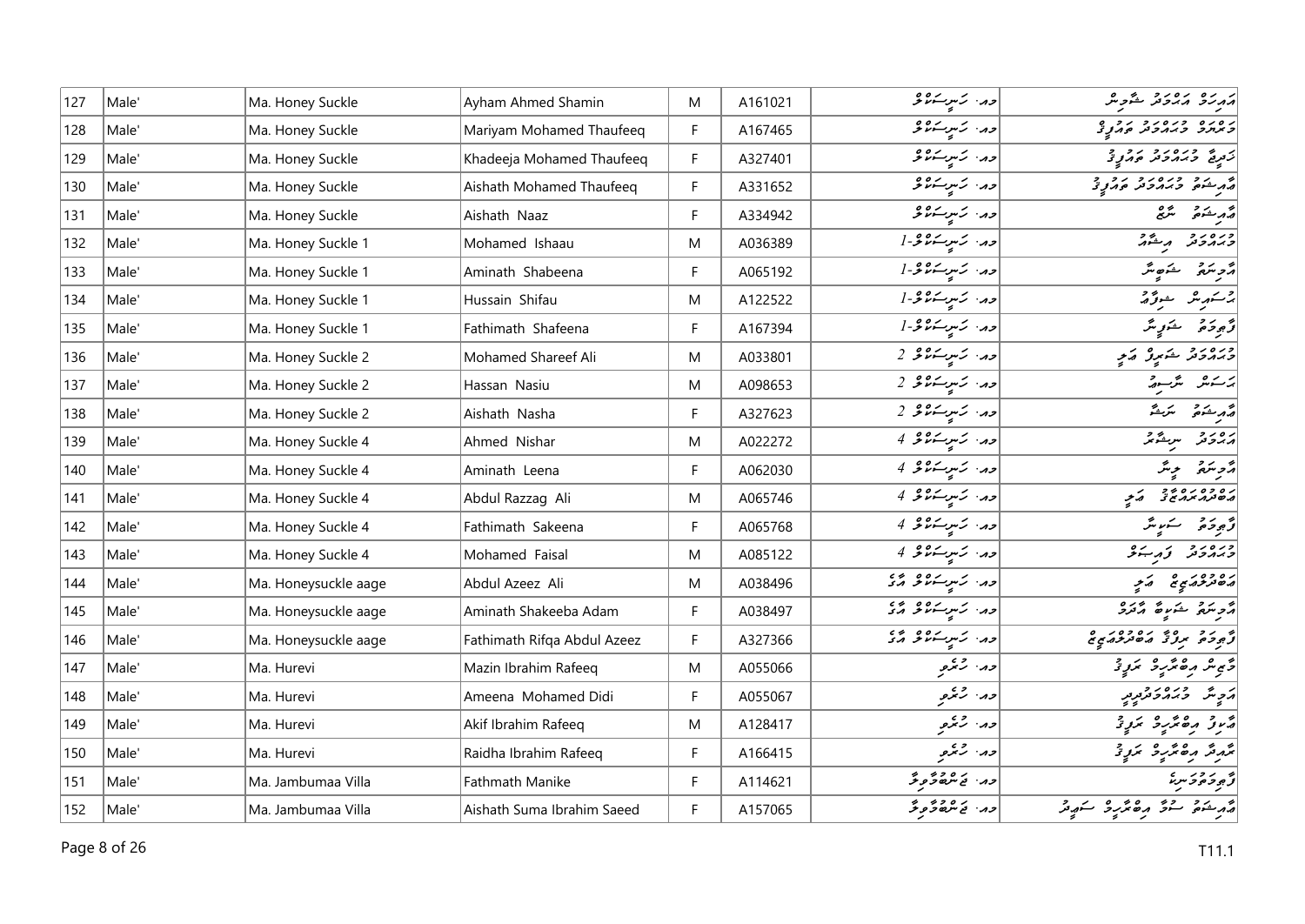| 153 | Male' | Ma. Jambumaa Villa       | Ahmed Ival Iqbal            | M  | A165889 | وړ٤ سمه څو څر                                                                                                                                 | أزود و و و و و و ه و                                           |
|-----|-------|--------------------------|-----------------------------|----|---------|-----------------------------------------------------------------------------------------------------------------------------------------------|----------------------------------------------------------------|
| 154 | Male' | Ma. Jambumaa Villa       | Aika Ezekiel Mohamed Haleem | F. | A331434 | ورستے سی ڈویگر                                                                                                                                | أأرث رئي و و و و و د و بر دو                                   |
| 155 | Male' | Ma. Jambumaage-Aage      | <b>AHMED ROSHAN NASEEM</b>  | M  | A012081 | $\begin{array}{cc} \mathcal{C}\neq \mathcal{C}\neq 0 & \mathcal{D}\geq 0 \ \mathcal{S}\neq \mathcal{S}\neq 0 & \mathcal{S}\neq 0 \end{array}$ | رەر يې ئەر سكەن كە                                             |
| 156 | Male' | Ma. Janbuma              | Faheema Mohamed             | F  | A114622 | وړ کے سماجو                                                                                                                                   | و رە ر د<br><i>د ب</i> رگەنز<br>تورٍ پیچ                       |
| 157 | Male' | Ma. Janbumaage           | Aminath Manike              | F  | A069850 | ر ه د د ه<br>د د خ سرح د د                                                                                                                    | ۇ جە سىھ جە سرىئا                                              |
| 158 | Male' | Ma. Janbumaage           | Fathimath Raisha Nashid     | F  | A155883 | ر ه د د د د<br>ور ۰ نے سرح د د                                                                                                                | توجوخا المراكب المراكب                                         |
| 159 | Male' | Ma. Kaaminee             | Ishfan Mohamed              | M  | A047723 | —<br>إحداث تقويبها                                                                                                                            | م شورٌ شهر در در د                                             |
| 160 | Male' | Ma. Kaaminee Hulhaguge   | Abdullah Baniyameen         | M  | A023565 | وړ٠ نۀ د سرچر ده<br>در٠ نۀ د سرچر ده                                                                                                          | رە قراللە خەمگرىچە                                             |
| 161 | Male' | Ma. Kaaminee Hulhaguge   | Abdulla Algeen              | M  | A033742 | وړ٠ نۀ د سربر ور و ،<br>در ۱۰ نۀ د سربر ور و ،                                                                                                | برە قراللە برويە م                                             |
| 162 | Male' | Ma. Kaaminee Hulhaquqe   | Zeine Abdulla Yameen        | M  | A038046 | وړ٠ نۀ د سربر ور ور<br>در ۱۰ نۀ د سربر ور ور                                                                                                  | تج مريكر وكافاتلله وتزجر ينكر                                  |
| 163 | Male' | Ma. Kaaminee Hulhaguge   | Ghada Abdulla Yameen        | F  | A054328 | وړ٠ نۀ د سربر وره                                                                                                                             | قَدَّقَهُ صَدَّدَاللَّهُ مُرَّحِ مَّر                          |
| 164 | Male' | Ma. Kaaminee Hulhaguge   | Abdulla Yameen Abdul Gayoom | M  | A054800 | دړ٠ لم تو سرچر د ٢<br>                                                                                                                        | ره و الله مرکز مره وه بره دوه<br>مصر الله مرکز مرکز مرکز مرکز  |
| 165 | Male' | Ma. Kaaminee Hulhaguge   | Mohamed Aameen Algeen       | M  | A337808 | בגי עקבייקו גבב<br>בגי עקבייקו גבב                                                                                                            | ورەرو مېر مكونې م                                              |
| 166 | Male' | Ma. Kaaminee Irumatheege | Ahmed Naif Mohamed Rasheed  | M  | A025675 | وړ٠ پام سر پروتولو<br>در پام سر پروتولو                                                                                                       | י פי כ"פ"ס כי פי כ"כ"ס בית המייבית.<br>המכת ייתק כמהכת המייבית |
| 167 | Male' | Ma. Kaaminee Irumatheege | Zuhudhaa Rasheed            | F  | A043857 | وړ٠ تۀ د سرمه ټرخو <sub>م</sub> و                                                                                                             | ج رحمہ کر سومر                                                 |
| 168 | Male' | Ma. Kaaminee Irumatheege | Mohamed Sharath             | M  | A057446 | בו. י"כ ייטי יברים ב                                                                                                                          | وره رو در دو<br><i>وبرو د</i> ر شوبره                          |
| 169 | Male' | Ma. Kaaminee Irumatheege | Ali Shaal Shahid            | M  | A065709 | وړ٠ تۀ د سر پر د ه د و<br>د ۱۸ تۀ د په بر                                                                                                     | أَمَرِ وَاللَّهِ وَاللَّهِ وَاللَّهِ                           |
| 170 | Male' | Ma. Kaaminee Irumatheege | Fathimath Shihama           | F  | A066110 | בו י"כ ייט ילכים ל<br>בו י"כ ייט ילכים                                                                                                        | ۇي <sub>ۇ</sub> رۇ ھو <i>رۇ</i>                                |
| 171 | Male' | Ma. Kaaminee Irumatheege | Mohamed Naveel Naif         | M  | A146169 | בו י"ב ייטי יבבים ב                                                                                                                           | ورەرو ئىھ ئىگەر                                                |
| 172 | Male' | Ma. Kaaminee Irumatheege | Ali Rai Naif                | M  | A331031 | وړ٠ تۀ د سرمه ترخه و د                                                                                                                        | ړَ په شرو                                                      |
| 173 | Male' | Ma. Kabeelaage           | Abdul Hameed                | M  | A000064 | وړ٠ مَه وُدَ                                                                                                                                  | ره وه در<br>د ه تروپر و تر                                     |
| 174 | Male' | Ma. Kabeelaage           | Aheeda Ali Fulhu            | F  | A000065 | وړ که غړی                                                                                                                                     | ړ په په دول                                                    |
| 175 | Male' | Ma. Kabeelaage           | Saniya Hameed               | F  | A000066 | وړ٠ مَهڅو                                                                                                                                     | سەس ئەچە                                                       |
| 176 | Male' | Ma. Kabeelaage           | Ahmed Tholaal               | M  | A000067 | وړ٠ مَهڅو                                                                                                                                     | ره ر د روه<br>پررونر بوگر                                      |
| 177 | Male' | Ma. Kabeelaage           | Mifzal Hameed               | M  | A000068 | وړ٠ موځۍ                                                                                                                                      | ووځو په ډېر                                                    |
| 178 | Male' | Ma. Kabeelaage           | <b>Abdul Mueed</b>          | M  | A011436 | בו. מסיבב                                                                                                                                     | ر ه د ه د په تر<br>مان مرکز د په تر                            |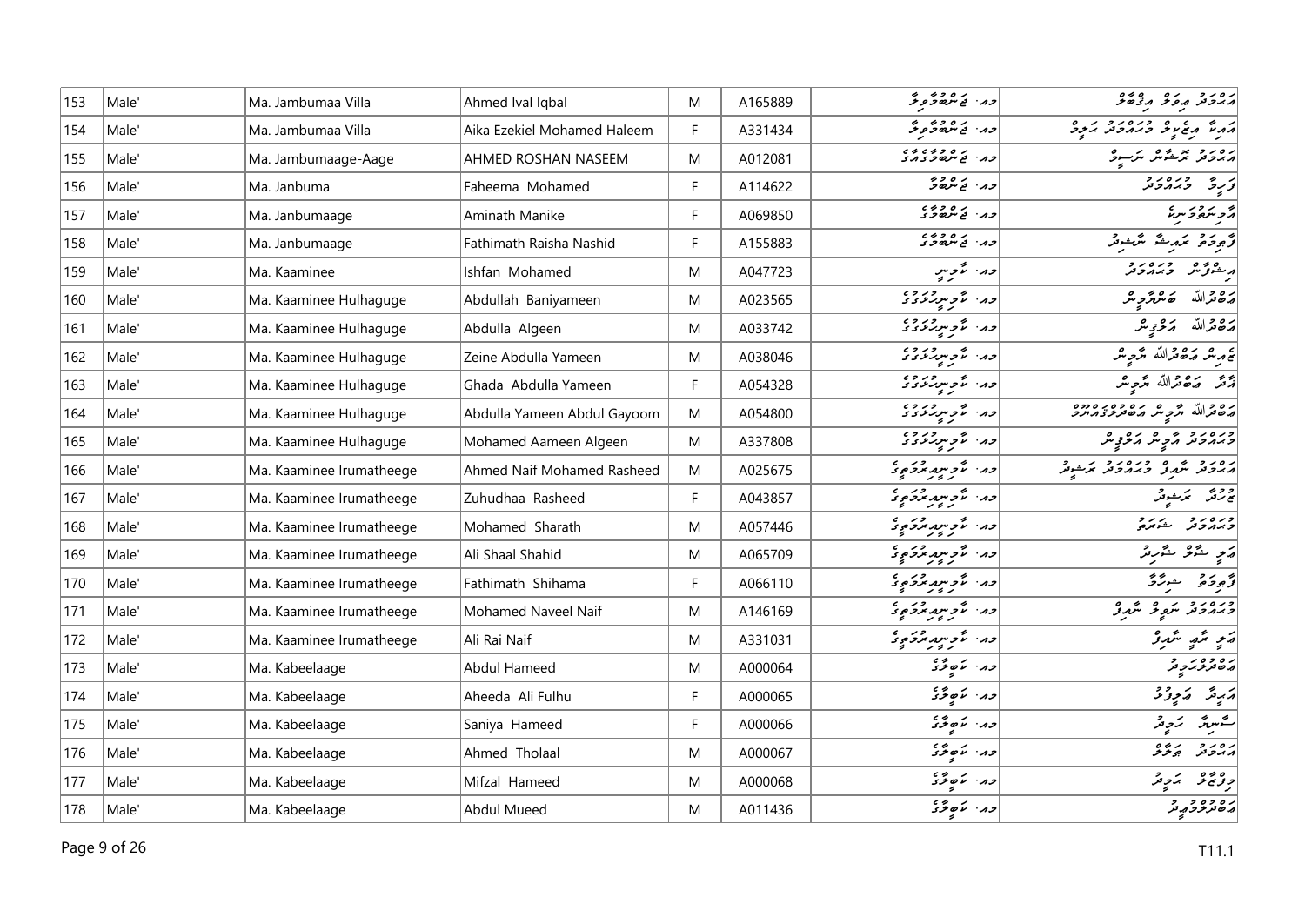| 179 | Male' | Ma. Kabeelaage   | Abdul Majeed                     | M           | A023653 | دړ· مأجونځو                                                                                                                                                                                                                                                                                                                                                                                                                                                                                                                                                                                                                                                                    | ر ٥ و ٥ و ر<br>مەھەر ترىخ تىر                                          |
|-----|-------|------------------|----------------------------------|-------------|---------|--------------------------------------------------------------------------------------------------------------------------------------------------------------------------------------------------------------------------------------------------------------------------------------------------------------------------------------------------------------------------------------------------------------------------------------------------------------------------------------------------------------------------------------------------------------------------------------------------------------------------------------------------------------------------------|------------------------------------------------------------------------|
| 180 | Male' | Ma. Kabeelaage   | Mohamed Abdul Majeed             | M           | A023766 | وړ· مَاه دځ                                                                                                                                                                                                                                                                                                                                                                                                                                                                                                                                                                                                                                                                    | ور ه ر و بره وه ر و<br><i>و پروونډ پره تر څرو</i> تو تر                |
| 181 | Male' | Ma. Kabeelaage   | Fathimath Abdul Hameed           | F           | A028163 | وړ· مَاه دي                                                                                                                                                                                                                                                                                                                                                                                                                                                                                                                                                                                                                                                                    | قه ده ده ده ده د                                                       |
| 182 | Male' | Ma. Kabeelaage   | Abdul Rasheed                    | M           | A046539 | בו. מסיבב                                                                                                                                                                                                                                                                                                                                                                                                                                                                                                                                                                                                                                                                      | ره وه ر<br>در ه ترد برشوتر                                             |
| 183 | Male' | Ma. Kabeelaage   | Mariyam Abdul Majeed             | F           | A047048 | وړ٠ م <i>ړي وي</i>                                                                                                                                                                                                                                                                                                                                                                                                                                                                                                                                                                                                                                                             | ر ه ر ه پر د و د بر و<br>د بر رو پر محمد خرج مر                        |
| 184 | Male' | Ma. Kabeelaage   | Mariyam Habla                    | F           | A048868 | בור מסיבב                                                                                                                                                                                                                                                                                                                                                                                                                                                                                                                                                                                                                                                                      | ره ره ده و                                                             |
| 185 | Male' | Ma. Kabeelaage   | Abdulla Saeed Khalid             | M           | A048869 | دە. ئەھ <sup>ۆ</sup> ك                                                                                                                                                                                                                                                                                                                                                                                                                                                                                                                                                                                                                                                         | رەۋىللە سەرپتر شەرتر                                                   |
| 186 | Male' | Ma. Kabeelaage   | Aminath Abdul Rahmaan            | F           | A048870 | دە. ئەھ <sup>ۆ</sup> ك                                                                                                                                                                                                                                                                                                                                                                                                                                                                                                                                                                                                                                                         | د د ده ده ده ده د و                                                    |
| 187 | Male' | Ma. Kabeelaage   | Aishath Leela                    | $\mathsf F$ | A062127 | وړ٠ موځۍ                                                                                                                                                                                                                                                                                                                                                                                                                                                                                                                                                                                                                                                                       | أمار مندة وقي                                                          |
| 188 | Male' | Ma. Kabeelaage   | Fathimath Nahula                 | F           | A071916 | وړ٠ مَه وُدَ                                                                                                                                                                                                                                                                                                                                                                                                                                                                                                                                                                                                                                                                   | وٌ پروژ کررد                                                           |
| 189 | Male' | Ma. Kabeelaage   | Shuaau Hameed                    | $\mathsf F$ | A132459 | دە. ئەھ <sup>ۋ</sup> ك                                                                                                                                                                                                                                                                                                                                                                                                                                                                                                                                                                                                                                                         | ے دور برگے کر                                                          |
| 190 | Male' | Ma. Kabeelaage   | Mariyam Eenas Sinan              | F           | A167416 | وړ٠ موځۍ                                                                                                                                                                                                                                                                                                                                                                                                                                                                                                                                                                                                                                                                       | دەرە پەتر ئاستىر                                                       |
| 191 | Male' | Ma. Kabeelaage   | Mohamed Atheedh Shinan           | M           | A275733 | دە. ئەھ <sup>ۆ</sup> ك                                                                                                                                                                                                                                                                                                                                                                                                                                                                                                                                                                                                                                                         | ورەرو كەرگە ئىرس                                                       |
| 192 | Male' | Ma. Kabeelaage   | Mohamed Ash-har Abdul<br>Rasheed | M           | A277468 | در ، ، ، هو د د                                                                                                                                                                                                                                                                                                                                                                                                                                                                                                                                                                                                                                                                | وره ر و بر ه ر و بره وه د سود.<br>ح بر د حد بر شوبر در بر ه در بر شوند |
| 193 | Male' | Ma. Kabeelaage   | Mohamed Haaish Hashmath          | M           | A331800 | دە. ئۈچچ                                                                                                                                                                                                                                                                                                                                                                                                                                                                                                                                                                                                                                                                       | ورەرو ئەر شەر ئەھرو                                                    |
| 194 | Male' | Ma. Kabeelaage   | Aishath Ashna Abdul Rasheed      | F           | A334147 | دە ، ئەھۋە                                                                                                                                                                                                                                                                                                                                                                                                                                                                                                                                                                                                                                                                     | ه مشوی در ۵ بر ۵ د ۵ در د و<br>مهر شوی در شوش مهام در مر شوند          |
| 195 | Male' | Ma. Kabeelaage   | <b>AISHATH AZKA SAEED</b>        | $\mathsf F$ | A345422 | دە. ئەھ <sup>ۆ</sup> ك                                                                                                                                                                                                                                                                                                                                                                                                                                                                                                                                                                                                                                                         | مەر شىم مى ئام بىر                                                     |
| 196 | Male' | Ma. Kabeelaage   | MOHAMED ARSALAAN SAEED           | M           | A345423 | در ، ، ، ، و ژی                                                                                                                                                                                                                                                                                                                                                                                                                                                                                                                                                                                                                                                                | ورەر دېر دېگرىش سەر تر                                                 |
| 197 | Male' | Ma. Kashish      | Aishath Anees                    | F           | A052383 | د بر ۱۰ کم شوشگر                                                                                                                                                                                                                                                                                                                                                                                                                                                                                                                                                                                                                                                               | وكرمشكم وكالمرس                                                        |
| 198 | Male' | Ma. Kelaage      | Abdul Munim Rushdhi              | M           | A023320 | وړ ، نانوی                                                                                                                                                                                                                                                                                                                                                                                                                                                                                                                                                                                                                                                                     | ره وه و ه ه و و و د<br>پره ترڅر شمېر د سرشونږ                          |
| 199 | Male' | Ma. Kelaage      | Dunya Abdul Munnim               | F           | A023321 | وړ ، نانوی                                                                                                                                                                                                                                                                                                                                                                                                                                                                                                                                                                                                                                                                     | כ ס 4 גם כם כם כם כ                                                    |
| 200 | Male' | Ma. Kelaage Aage | Fathuhiyya Rashad                | F           | A036381 | $\begin{array}{cc} c\mathrel{\mathop{\triangleright}} c\mathrel{\mathop{\triangleleft}} c\mathrel{\mathop{\triangleleft}} c\mathrel{\triangleright} c\mathrel{\triangleright} c\end{array} \cdot \mathop{\mathop{\triangleleft}} \mathop{\mathop{\triangleright}} c\mathop{\mathop{\triangleleft}} c\mathop{\mathop{\triangleleft}} c\mathop{\mathop{\triangleleft}} c\mathop{\mathop{\triangleleft}} c\mathop{\mathop{\triangleleft}} c\mathop{\mathop{\triangleleft}} c\mathop{\mathop{\triangleleft}} c\mathop{\mathop{\triangleleft}} c\mathop{\mathop{\triangleleft}} c\mathop{\mathop{\triangleleft}} c\mathop{\mathop{\triangleleft}} c\mathop{\mathop{\triangleleft}}$ | زوره پر برختر                                                          |
| 201 | Male' | Ma. Kelaage Aage | Fathimath Shafeega               | F           | A040834 | $\begin{array}{cc} c\mathrel{\mathop{\triangle}\!} c\mathrel{\mathop{\triangle}\!} c\mathrel{\mathop{\triangle}\!} c\ & c\mathrel{\mathop{\triangle}\!} c\ & c\mathrel{\mathop{\triangle}\!} c\ & c\mathrel{\mathop{\triangle}\!} c\ & c\mathrel{\mathop{\triangle}\!} c\ & c\mathrel{\mathop{\triangle}\!} c\ & c\mathrel{\mathop{\triangle}\!} c\ & c\mathrel{\mathop{\triangle}\!} c\ & c\mathrel{\mathop{\triangle}\!} c\ & c\mathrel{\mathop{\triangle}\!} c\ & c\mathrel{\mathop{\triangle}\!} c\ & c\mathrel{\mathop{\triangle}\!} c\ & c\mathrel{\mathop{\triangle$                                                                                                    | أرام وكالمحمد والمسكر والمحمد                                          |
| 202 | Male' | Ma. Kelaage Aage | Shafeeu Ali                      | M           | A043611 | $\begin{array}{cc} c\mathrel{\mathop{\triangle}\!} c\mathrel{\mathop{\triangle}\!} c\mathrel{\mathop{\triangle}\!} c\ & c\mathrel{\mathop{\triangle}\!} c\ & c\mathrel{\mathop{\triangle}\!} c\ & c\mathrel{\mathop{\triangle}\!} c\ & c\mathrel{\mathop{\triangle}\!} c\ & c\mathrel{\mathop{\triangle}\!} c\ & c\mathrel{\mathop{\triangle}\!} c\ & c\mathrel{\mathop{\triangle}\!} c\ & c\mathrel{\mathop{\triangle}\!} c\ & c\mathrel{\mathop{\triangle}\!} c\ & c\mathrel{\mathop{\triangle}\!} c\ & c\mathrel{\mathop{\triangle}\!} c\ & c\mathrel{\mathop{\triangle$                                                                                                    | شکور ژ<br>ەكىر                                                         |
| 203 | Male' | Ma. Kelaage Aage | Yoosuf Shafeeu Ali               | M           | A045997 | גי היה היה<br>הרי איב הדי                                                                                                                                                                                                                                                                                                                                                                                                                                                                                                                                                                                                                                                      | در وه عکوچ کرم                                                         |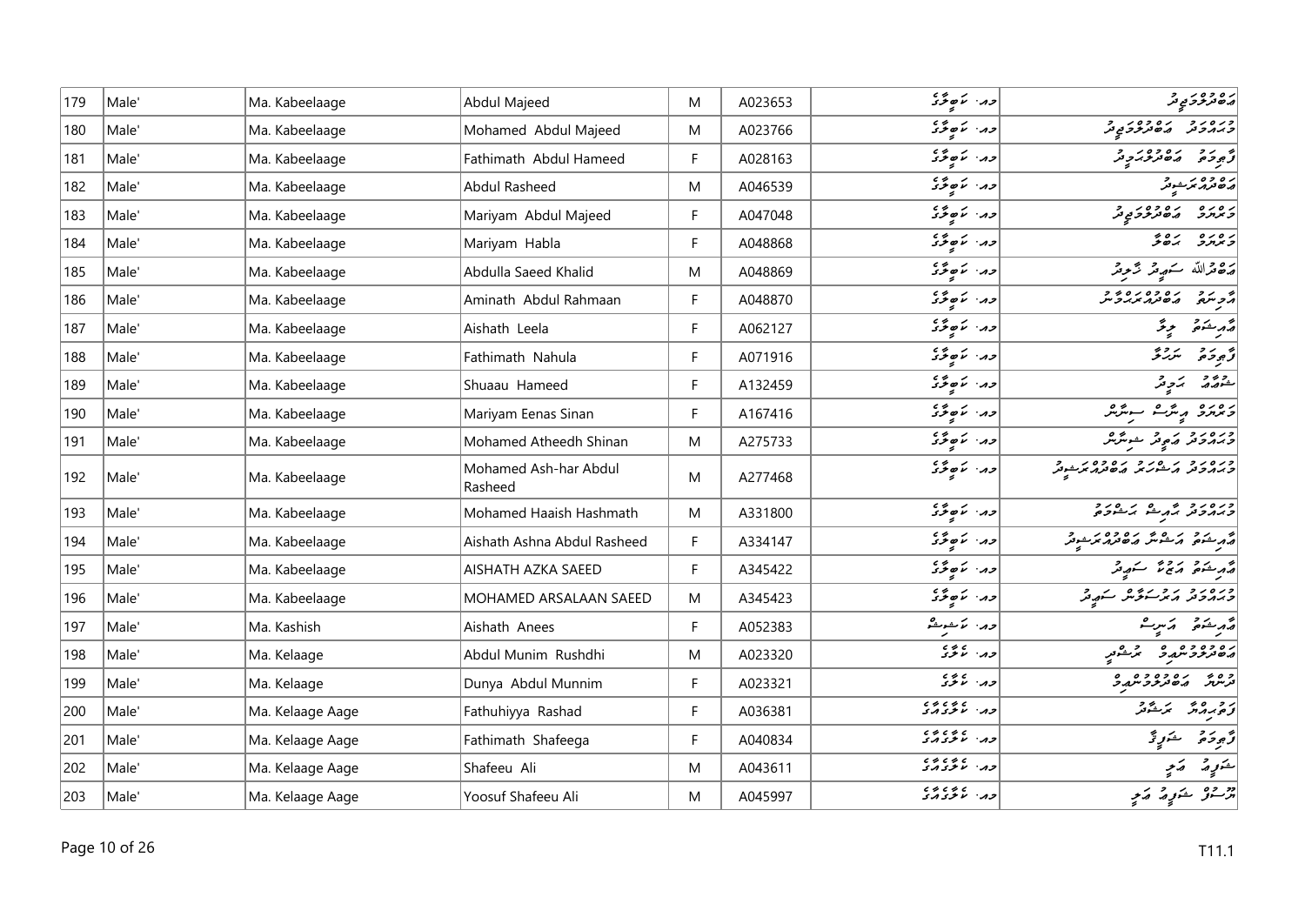| 204 | Male' | Ma. Kelaage Aage | Hussain Shafeeu                | M  | A048266 | $\begin{array}{cc} c\mathrel{\not\circ} c\mathrel{\not\circ} c\mathrel{\not\circ} c\mathrel{\circ} \cdot \mathrel{\rightarrow} c\mathrel{\circ} \cdot \mathrel{\rightarrow} c\mathrel{\rightarrow} c\mathrel{\rightarrow} c\mathrel{\rightarrow} c\mathrel{\rightarrow} c\mathrel{\rightarrow} c\mathrel{\rightarrow} c\mathrel{\rightarrow} c\mathrel{\rightarrow} c\mathrel{\rightarrow} c\mathrel{\rightarrow} c\mathrel{\rightarrow} c\mathrel{\rightarrow} c\mathrel{\rightarrow} c\mathrel{\rightarrow} c\mathrel{\rightarrow} c\mathrel{\rightarrow} c\mathrel{\rightarrow} c\mathrel{\rightarrow} c\mathrel{\rightarrow} c\mathrel{\rightarrow} c\mathrel{\rightarrow} c\mathrel{\rightarrow} c\$ | رحم شكر متكورة                                        |
|-----|-------|------------------|--------------------------------|----|---------|-----------------------------------------------------------------------------------------------------------------------------------------------------------------------------------------------------------------------------------------------------------------------------------------------------------------------------------------------------------------------------------------------------------------------------------------------------------------------------------------------------------------------------------------------------------------------------------------------------------------------------------------------------------------------------------------------------------|-------------------------------------------------------|
| 205 | Male' | Ma. Kelaage Aage | Abdul Hakeem Mohamed<br>Rashad | M  | A052846 | $\begin{array}{cc} 1 & 0 & 0 \\ 0 & 0 & 0 \\ 0 & 0 & 0 \end{array}$                                                                                                                                                                                                                                                                                                                                                                                                                                                                                                                                                                                                                                       | ره وه ره ه وره رو د پرو<br>پرهتروپرېو وبرووتر برشوتر  |
| 206 | Male' | Ma. Kelaage Aage | Mohamed Hameed                 | M  | A055939 | $\begin{array}{cc} 1 & 0 & 0 \\ 0 & 0 & 0 \\ 0 & 0 & 0 \end{array}$                                                                                                                                                                                                                                                                                                                                                                                                                                                                                                                                                                                                                                       | وره رو برود                                           |
| 207 | Male' | Ma. Kelaage Aage | Abdulla Mahathir               | M  | A056111 | $\begin{array}{cc} c\ast c\ast c\\ s\ast s\ast v\end{array} \cdot \pi\mathcal{I}$                                                                                                                                                                                                                                                                                                                                                                                                                                                                                                                                                                                                                         | صقعرالله<br>ىز شەھ بىر                                |
| 208 | Male' | Ma. Kelaage Aage | AIMINATH SULTHANA              | F  | A056124 | esese<br>sassu as                                                                                                                                                                                                                                                                                                                                                                                                                                                                                                                                                                                                                                                                                         | <u>ره و پر پ</u> ر<br>ړڻ سرچ                          |
| 209 | Male' | Ma. Kelaage Aage | Ahmed Shah                     | M  | A057287 | ی دی دی.<br>د در ۱۰ مرد در                                                                                                                                                                                                                                                                                                                                                                                                                                                                                                                                                                                                                                                                                | پروژو<br>ىشترر                                        |
| 210 | Male' | Ma. Kelaage Aage | Mariyam Shynyz                 | F. | A062589 | $\begin{array}{cc} c\mathrel{\mathop{\triangle}\!} c\mathrel{\mathop{\triangle}\!} c\mathrel{\mathop{\triangle}\!} c\ & c\mathrel{\mathop{\triangle}\!} c\ & c\mathrel{\mathop{\triangle}\!} c\ & c\mathrel{\mathop{\triangle}\!} c\ & c\mathrel{\mathop{\triangle}\!} c\ & c\mathrel{\mathop{\triangle}\!} c\ & c\mathrel{\mathop{\triangle}\!} c\ & c\mathrel{\mathop{\triangle}\!} c\ & c\mathrel{\mathop{\triangle}\!} c\ & c\mathrel{\mathop{\triangle}\!} c\ & c\mathrel{\mathop{\triangle}\!} c\ & c\mathrel{\mathop{\triangle}\!} c\ & c\mathrel{\mathop{\triangle$                                                                                                                               | ر ه ر ه<br><del>د</del> بربرگر<br>ے پیدی<br>محمد کا   |
| 211 | Male' | Ma. Kelaage Aage | Aishath Shiran                 | F. | A062590 | $\begin{array}{cc} 0 & 0 & 0 & 0 \\ 0 & 0 & 0 & 0 \\ 0 & 0 & 0 & 0 \end{array}$                                                                                                                                                                                                                                                                                                                                                                                                                                                                                                                                                                                                                           | دگر کر شو کر سر                                       |
| 212 | Male' | Ma. Kelaage Aage | Fathmath Shaira Abdul Samad    | F. | A062591 | $\begin{array}{cc} 1 & 0 & 0 \\ 0 & 0 & 0 \\ 0 & 0 & 0 \end{array}$                                                                                                                                                                                                                                                                                                                                                                                                                                                                                                                                                                                                                                       | ه د د گريگر ده ده در د<br>ژوختو څوړنگر ده تروب دو تر  |
| 213 | Male' | Ma. Kelaage Aage | Fareeda Rashad                 | F. | A062592 | $\begin{array}{cc} c\mathrel{\mathop{\triangle}\!} c\mathrel{\mathop{\triangle}\!} c\mathrel{\mathop{\triangle}\!} c\ & c\mathrel{\mathop{\triangle}\!} c\ & c\mathrel{\mathop{\triangle}\!} c\ & c\mathrel{\mathop{\triangle}\!} c\ & c\mathrel{\mathop{\triangle}\!} c\ & c\mathrel{\mathop{\triangle}\!} c\ & c\mathrel{\mathop{\triangle}\!} c\ & c\mathrel{\mathop{\triangle}\!} c\ & c\mathrel{\mathop{\triangle}\!} c\ & c\mathrel{\mathop{\triangle}\!} c\ & c\mathrel{\mathop{\triangle}\!} c\ & c\mathrel{\mathop{\triangle}\!} c\ & c\mathrel{\mathop{\triangle$                                                                                                                               | ۇپرېگر - ئەشگەر                                       |
| 214 | Male' | Ma. Kelaage Aage | Aminath Shibna                 | F. | A062593 | $\begin{array}{cc} c\mathrel{\mathop{\circ}} c\mathrel{\mathop{\circ}} c\mathrel{\mathop{\circ}} c\mathrel{\mathop{\circ}} c\mathrel{\mathop{\circ}} c\mathrel{\mathop{\circ}} c\mathrel{\mathop{\circ}} c\mathrel{\mathop{\circ}} c\mathrel{\mathop{\circ}} c\mathrel{\mathop{\circ}} c\mathrel{\mathop{\circ}} c\mathrel{\mathop{\circ}} c\mathrel{\mathop{\circ}} c\mathrel{\mathop{\circ}} c\mathrel{\mathop{\circ}} c\mathrel{\mathop{\circ}} c\mathrel{\mathop{\circ}} c\mathrel{\mathop{\circ}} c\mathrel{\mathop{\circ}} c\mathrel{\mathop{\circ}} c\mathrel{\mathop{\circ}} c\math$                                                                                                              | أروسرة الشوه سر                                       |
| 215 | Male' | Ma. Kelaage Aage | Ibrahim Muammir                | M  | A068132 | ی دی دی.<br>د در ۱۰ مرد در                                                                                                                                                                                                                                                                                                                                                                                                                                                                                                                                                                                                                                                                                | ەرھەترىر <sup>ە</sup><br>وره د بر<br><i>د ډې</i> ر بر |
| 216 | Male' | Ma. Kelaage Aage | Fathimath Shenee               | F. | A068307 | ی دی دی.<br>د در ۱۰ مرد در                                                                                                                                                                                                                                                                                                                                                                                                                                                                                                                                                                                                                                                                                | و بر د<br>ترجوحرم<br>مشوس                             |
| 217 | Male' | Ma. Kelaage Aage | Ziyaau Samad                   | M  | A075116 | $\begin{array}{cc} c\,\circ\,c\,\circ\,c\,\\ \circ\,\circ\,\circ\,\circ\,\circ\,\cdot\,\end{array} \quad\text{and}\quad$                                                                                                                                                                                                                                                                                                                                                                                                                                                                                                                                                                                  | ر ده ۱۶۶ کرد و<br>سوا <i>ز در سو</i> ح تر             |
| 218 | Male' | Ma. Kelaage Aage | Malaka Abdul Hakeem            | F. | A149461 | ی دی دی.<br>د در ۱۰ مرد در                                                                                                                                                                                                                                                                                                                                                                                                                                                                                                                                                                                                                                                                                | رر و ده دور و                                         |
| 219 | Male' | Ma. Kelaavi      | Ismail Imran Rushdhee          | M  | A023386 | ر.<br>در ۱ <b>ن</b> گو <sub>ی</sub>                                                                                                                                                                                                                                                                                                                                                                                                                                                                                                                                                                                                                                                                       | , مش <i>ۇر ۋە مەۋىتى بى</i> شىر                       |
| 220 | Male' | Ma. Kelaavi      | Aishath Shifa Rushdy           | F. | A028023 | ر گوءِ                                                                                                                                                                                                                                                                                                                                                                                                                                                                                                                                                                                                                                                                                                    | ا<br>در کشور شور الرشور                               |
| 221 | Male' | Ma. Kelaavi      | Maryam Yumna Rushdi            | F. | A039282 | در ، غۇي                                                                                                                                                                                                                                                                                                                                                                                                                                                                                                                                                                                                                                                                                                  | ر ٥ ر ٥ د ٥ و ٥ و ٥ و.<br>و بربرو مرو شر برشوبر       |
| 222 | Male' | Ma. Kelaavi      | Abdul Bari Rushdi              | M  | A057238 | ر<br>حەر بىم ئۇمچە                                                                                                                                                                                                                                                                                                                                                                                                                                                                                                                                                                                                                                                                                        | גە دە ئەرەق بەر بۇ ئىشر                               |
| 223 | Male' | Ma. Kelaavi      | Hawwa Yusra Rushdi             | F. | A068067 | در ، ، ئۇھ                                                                                                                                                                                                                                                                                                                                                                                                                                                                                                                                                                                                                                                                                                |                                                       |
| 224 | Male' | Ma. Kelaavi      | Ibrahim Issaad Rushdi          | M  | A068069 | -<br>در گوهي                                                                                                                                                                                                                                                                                                                                                                                                                                                                                                                                                                                                                                                                                              | ړە ئربە پەسر ئەر ترىشىر                               |
| 225 | Male' | Ma. Kelaavi      | Fathmath Lubna Rushdi          | F  | A068070 | د مړينو کلي                                                                                                                                                                                                                                                                                                                                                                                                                                                                                                                                                                                                                                                                                               | ژُبودَه ده شر پرشورِ                                  |
| 226 | Male' | Ma. Kimiulas     | Ibrahim Ma'ruf                 | M  | A033770 | ادر، بردروگ                                                                                                                                                                                                                                                                                                                                                                                                                                                                                                                                                                                                                                                                                               | ת לילי כמינים                                         |
| 227 | Male' | Ma. Kuredhivaru  | Mohamed Imad                   | M  | A012733 | در به عربره<br>مسلم                                                                                                                                                                                                                                                                                                                                                                                                                                                                                                                                                                                                                                                                                       | כנסנב הכב                                             |
| 228 | Male' | Ma. Kuredhivaru  | Mumthaz Ahmed                  | M  | A042454 | وړ .   ره پرورو پر                                                                                                                                                                                                                                                                                                                                                                                                                                                                                                                                                                                                                                                                                        | כסמם גםגב<br>ככתא הגבע                                |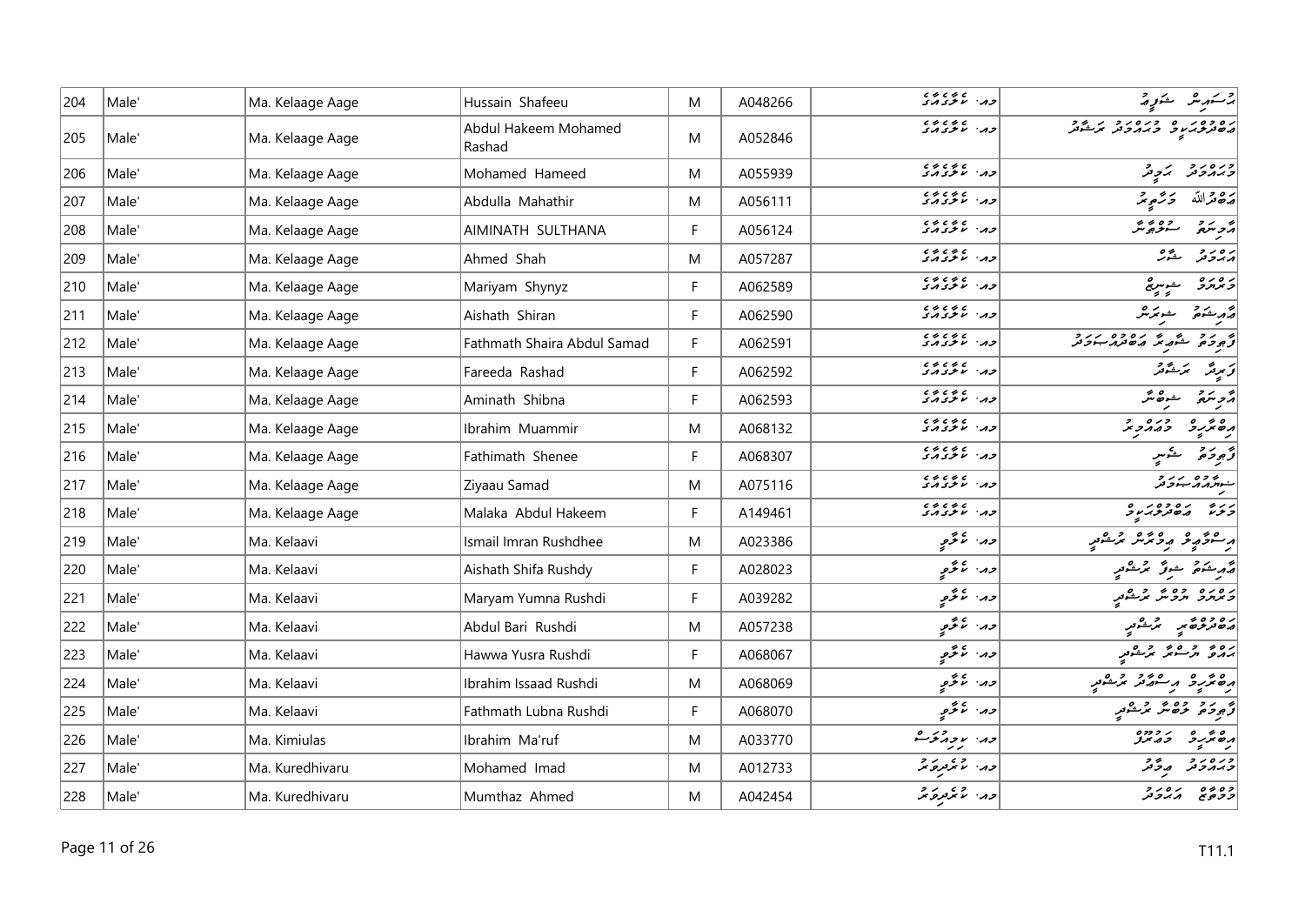| 229 | Male' | Ma. Kuredhivaru    | Fathimath Manike       | F  | A069965 | وړ٤٠ م مرمرو مر                            | ۇ بەر <i>دې</i> رىئە                                                                                           |
|-----|-------|--------------------|------------------------|----|---------|--------------------------------------------|----------------------------------------------------------------------------------------------------------------|
| 230 | Male' | Ma. Kuredhivaru    | Ibrahim Rafeeu         | M  | A076133 | دړ٠ تا ترورونو                             | ىر ھەترىر <i>2</i>                                                                                             |
| 231 | Male' | Ma. Kuredhivaru    | Adam Rafeeu            | M  | A101775 | <i>د</i> ړ ، نامگرېږد د                    | پە رە<br>مەنىرى                                                                                                |
| 232 | Male' | Ma. Kuredhivaru    | Khadeeja Abdul Gafoor  | F  | A102707 | در سي دره د                                | ر ه د ه د دد د<br>پره تر پر تر بر<br>نرَمْرِجٌ                                                                 |
| 233 | Male' | Ma. Kuredhivaru    | Aishath Zidhna         | F  | A102708 | <i>د</i> ړ ، ما ټر پرو تر                  | ۇرمۇمۇم بېرىگە                                                                                                 |
| 234 | Male' | Ma. Kuredhivaru    | Fathimath Ziva Mumthaz | F  | A164647 | وړ٠ تا ټرورو تر                            | و د د ده ده وه<br>ترود د د دوم                                                                                 |
| 235 | Male' | Ma. Luxury Villa   | Mohamed Razeen         | M  | A041461 | دە. ئۇدىئە ئېرە ئ                          | ورەرو كەي ئى                                                                                                   |
| 236 | Male' | Ma. Maagasdhoshuge | Mohamed Umar           | M  | A010716 | وړ٠ وګ ده پوو د<br>وړ٠ وګ ک                | כנסני כני                                                                                                      |
| 237 | Male' | Ma. Maagasdhoshuge | Jaufar Naseem          | M  | A035937 | و در ۱۰ در ۲۵ و د د<br>د در ۱۰ و کل سوتوری | ەردىر سەردە                                                                                                    |
| 238 | Male' | Ma. Maagasdhoshuge | Fathimath Anees        | F  | A052384 | و در ه د و د و د<br>و د گري سوتوري         | أوهوخاه أرسيك                                                                                                  |
| 239 | Male' | Ma. Maaveyo Villa  | Hussain Zameel         | M  | A001564 | وړ٠ وومر وقر                               | برستهرش يجاوع                                                                                                  |
| 240 | Male' | Ma. Maaveyo Villa  | Hassan Zameel          | M  | A001566 | حەر بەيدە ھەمىي                            | يَرْسَعْرَ نَجْ جِ عِنْ                                                                                        |
| 241 | Male' | Ma. Maaveyo Villa  | Fathimath Zameel       | F  | A050397 | وړ٠ وگونز کو                               | وَجِوحَةً يَجْرِ وَ                                                                                            |
| 242 | Male' | Ma. Maaveyo Villa  | Aishath Maleeha Zameel | F  | A057300 | وړ٠ وگونز <sub>فر</sub> و                  | ړٌ پر شکړ د کار د کار د کار د کار د کار د کار د کار د کار د کار کار د کار کار د کار کار کار کار کار کار کار کا |
| 243 | Male' | Ma. Maaveyo Villa  | Ahmed Mahran Zameel    | M  | A057616 | وړ٠ ونومر نوگ                              | رەرد رەپەر ، ئوگ                                                                                               |
| 244 | Male' | Ma. Maaveyo Villa  | Adam Zameel            | M  | A081120 | در په دور وگ                               | أراده بم يحي                                                                                                   |
| 245 | Male' | Ma. Maaveyo Villa  | Zainee Hussain Zameel  | F  | A126712 | أدر وكالله وقر                             | ىمەس جەسىمەش ئۈچە                                                                                              |
| 246 | Male' | Ma. Maaveyo Villa  | Zaidhan Hussain Zameel | M  | A152461 | در په دولا وگ                              | ىم دىگە بە ئەر شىم ئەر                                                                                         |
| 247 | Male' | Ma. Maliku View    | Rauna Mohamed Rashad   | F  | A034665 | در کورتمورژ                                | ره به دره در و رخود<br>برخ س وبربروتر برخوتر                                                                   |
| 248 | Male' | Ma. Maliku View    | Farahu Deeba Rashad    | F  | A035202 | حديب وستحمير                               | وَ يَرَبَّ مِرةَ يَرْجَعْهِ                                                                                    |
| 249 | Male' | Ma. Maliku View    | Nasira Rashad          | F  | A037598 | בו בצעקת                                   | ترجوند الاستمر                                                                                                 |
| 250 | Male' | Ma. Maliku View    | Khadeeja Mohamed       | F  | A062300 | בו בצעקיבת                                 | ترْموِيٌّ<br>و رە ر د<br><i>د بە</i> د تر                                                                      |
| 251 | Male' | Ma. Maliku View    | Shaheeda Rashad        | F  | A062315 | בו בבעקב                                   | شَرِيرٌ   مَرَ شَرْيَرٌ                                                                                        |
| 252 | Male' | Ma. Maliku View    | Mohamed Yamany         | M  | A073060 | حديب ومحبر ومقرمر                          | ورەرو رۇس                                                                                                      |
| 253 | Male' | Ma. Maliku View    | Saeeda Rashad          | F. | A075005 | בו בצעקר                                   | سەرپەئز    ئەشەتر                                                                                              |
| 254 | Male' | Ma. Maliku View    | Ibrahim Mohamed        | M  | A089963 | در کورتور                                  | دە ئەرە دىرەرد                                                                                                 |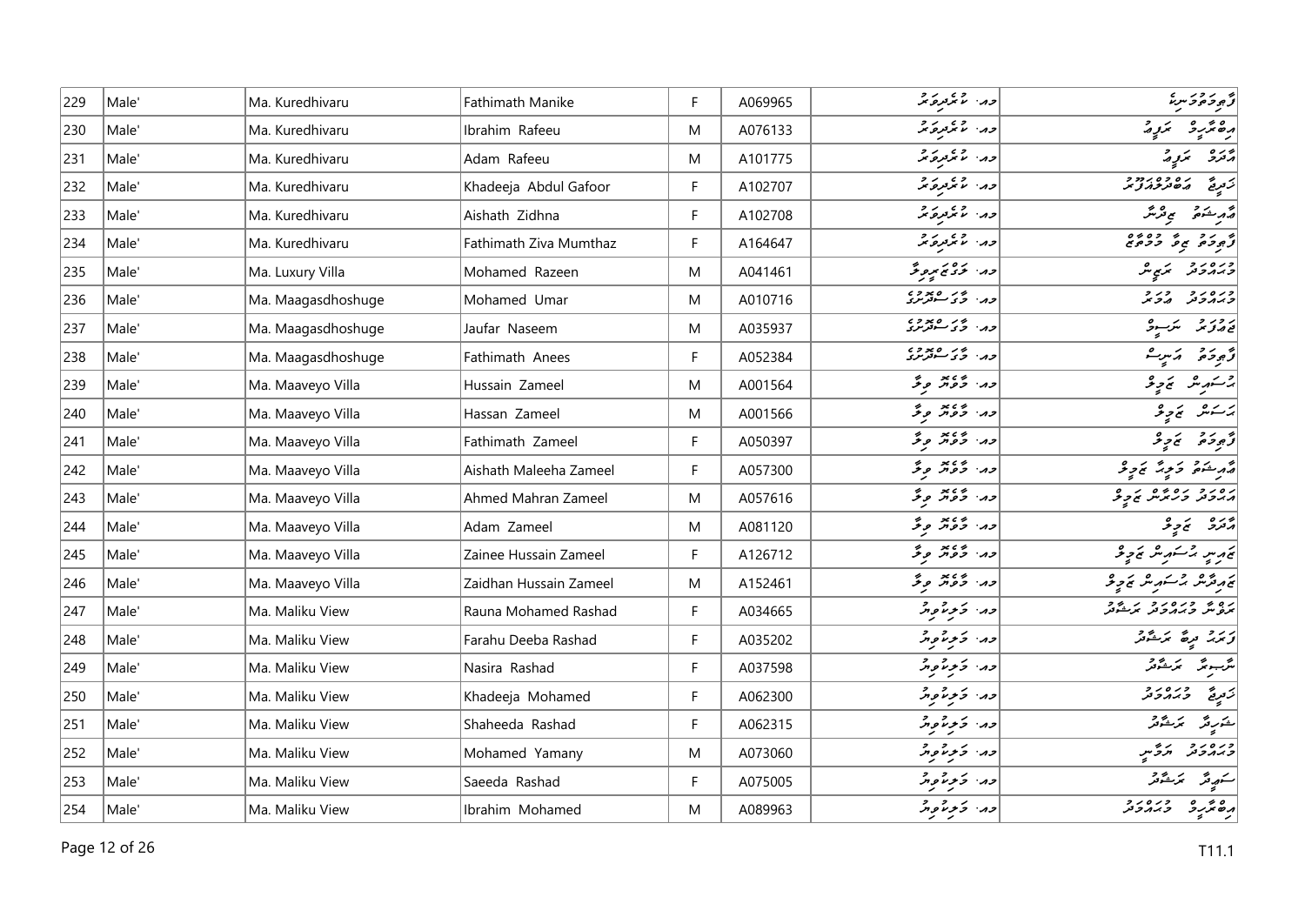| 255 | Male' | Ma. Maliku View     | AHMED NAHYAN              | M | A264604 | در د در و                         | سرد بر هر<br>پروتر                           |
|-----|-------|---------------------|---------------------------|---|---------|-----------------------------------|----------------------------------------------|
| 256 | Male' | Ma. Maliku View     | Zara Ali                  | F | A327122 | בו בצעקיר                         | لتجتمر أيمني                                 |
| 257 | Male' | Ma. Maliku View     | Hussain Jaadhee           | M | A351196 | در د در وره                       | جر ڪمبر شڪ سنگھ سي                           |
| 258 | Male' | Ma. Maliku View     | Ibrahim Hamadhy           | M | A351198 | در کورتمور                        | ەھ <i>ئۈر ئى</i> ئىچ                         |
| 259 | Male' | Ma. Manzalaa        | Mariyam Abdullah          | F | A061369 | وړ کوري                           | تره بره مرد ورالله                           |
| 260 | Male' | Ma. Merida          | Rashida Hassan            | F | A007488 | ور. و برگا                        | لمُرْجُونَةُ الْمَاسَمْسُ                    |
| 261 | Male' | Ma. Naayaka         | Mohamed Haleem            | M | A058303 | وړ شمر                            | ورەرو پەرو                                   |
| 262 | Male' | Ma. Neeleesithaaraa | Ismail Zameel             | M | A001605 | در سرد سوژنگر                     | برڪروپو پي و                                 |
| 263 | Male' | Ma. Neeleesithaaraa | Rugiyya Zameel            | F | A001688 | وړ، سروسوړند<br>په ر              | برومو يحوفه                                  |
| 264 | Male' | Ma. Neeleesithaaraa | Ibrahim Zameel            | M | A022759 | وړ سروسره تو                      | رەپرىر تەرى                                  |
| 265 | Male' | Ma. Neeleesithaaraa | Abdulla Zameel            | M | A023044 | وړ٠ سروسره تو                     | <mark>برە ت</mark> راللە<br>ىم چە بۇ         |
| 266 | Male' | Ma. Neeleesithaaraa | Umar Zameel               | M | A023045 | اوړ ، سروسوی تر<br>د اور او د او  |                                              |
| 267 | Male' | Ma. Neeleesithaaraa | Mohamed Zameel            | M | A039964 | دړ٠ سروسره تو                     | ورەرو پەرو                                   |
| 268 | Male' | Ma. Neeleesithaaraa | Zubaida                   | F | A081119 | اوړ ، سروسوی تر<br>د سروسوی       | ح ئەمرىتر<br>ئ                               |
| 269 | Male' | Ma. Neeleesithaaraa | Ahmed Maail Shiyam        | M | A341137 | وړ٠ سروسره تولند<br>د سروسره تول  | גם גב <sub>محم</sub> و ش <sub>ورگ</sub> و    |
| 270 | Male' | Ma. Neeleesithaaraa | Aminath Raufa Zameel      | F | A357226 |                                   | הכתב גדר הכל                                 |
| 271 | Male' | Ma. Neeleesithaaraa | Ibrahim Zain Zameel       | M | A357228 | وړ٠ سروسونونو                     | رەڭرىر تەرىر تەر ۋ                           |
| 272 | Male' | Ma. Neeleesithaaraa | Ahmed Zamin Zameel        | M | A357229 | وړ سروسونونو<br>د د د             | والمدارو المحمية المعجم والمحمد              |
| 273 | Male' | Ma. Neeleesithaaraa | Fathimath Naura Zameel    | F | A360093 |                                   | ژُودَهُ سَمَتْرُ نَارِدْ                     |
| 274 | Male' | Ma. Neeleesithaaraa | Mohamed Maaish Rukhushan  | M | A364444 | حەر، سروسىۋىمە<br>ئەقسىرى         | ورەرو ئەر ئەرەپتىر                           |
| 275 | Male' | Ma. Nooranuge       | Mohamed Musthafaa Faarooq | M | A043568 | בה - ידיק - כ-<br>בה - ייקיק ייקה |                                              |
| 276 | Male' | Ma. Nooranuge       | Mariyam Haleem            | F | A054872 | כני ייקיק בי<br>כני ייקיקיטב      | د ۱۵ د بر د و                                |
| 277 | Male' | Ma. Nooranuge       | Ravee Farooq              | M | A125491 | כני ייקיק בי<br>כני ייקיקיקה      | ىرە<br>ئىرە ئەتىرى                           |
| 278 | Male' | Ma. Nooranuge       | Rifsha Farooq             | F | A305043 | כני יתובנים<br>כני ייתוביינג      | بروٌ ئەً<br>یر دو ہ<br>تر محر <sup>ب</sup> ی |
| 279 | Male' | Ma. Nooranuge       | Hamdhoon Farooq           | M | A305044 | כני ייקיק בי<br>כני ייקיקייקידי   | ر ه دد مه په دده<br>پرد ترس کو مرد           |
| 280 | Male' | Ma. Nooranuge       | Mohamed Ihusaan           | M | A342695 | وړ . دور وه                       | ورەرو مەشكىر                                 |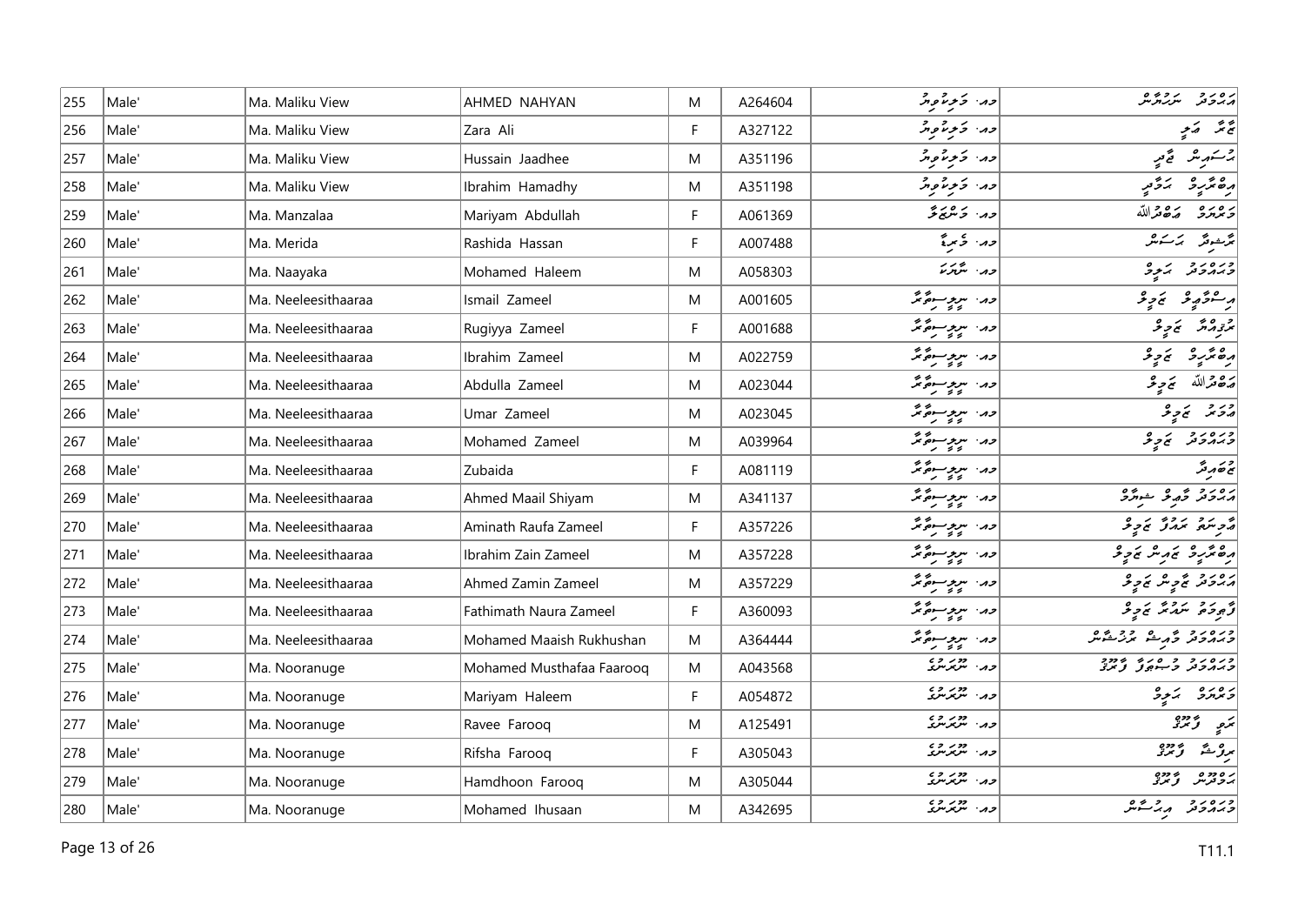| 281 | Male' | Ma. Nooranuge   | Aminath Ashfa Ahmed               | F  | A345922 | כני ייקיק מג                                                        | ه دره دعود دره دره<br>مرد شهر مشور مدرومر                          |
|-----|-------|-----------------|-----------------------------------|----|---------|---------------------------------------------------------------------|--------------------------------------------------------------------|
| 282 | Male' | Ma. Nooranuge   | Ayyoob Faarooq                    | M  | A373374 | כני יי <i>תונ</i> ית.<br>כני ייתונית                                | ג ם בב 2<br>ה'הרישים<br>پر دوه<br>تو مرتو                          |
| 283 | Male' | Ma. Nooranuge   | Aishath Athfa Ahmed               | F  | A413516 | בני י <i>תוב</i> יבי                                                | د دره ده د ده دره<br>مهر شوه مهاو مدوند                            |
| 284 | Male' | Ma. Nooree      | Arifa Mohamed                     | F. | A053677 | حەر شىمىيە                                                          | و رە ر د<br>تر پر تر تر<br>  پر سورتر                              |
| 285 | Male' | Ma. Nooree      | Ibrahim Ali Maniku                | M  | A053678 | در. شهر                                                             | رەتمەر ئەزەر                                                       |
| 286 | Male' | Ma. Nooree      | Lamya Ibrahim                     | F  | A053679 | احد مترسي                                                           | أووش مصريرو                                                        |
| 287 | Male' | Ma. Nooree      | Shamma Ibrahim                    | F. | A078562 | حەر، سىمبر                                                          | ە ھەترىرى<br>برھەترىرى<br>شەھ ۋ                                    |
| 288 | Male' | Ma. Nooree      | Dhahma Ibrahim                    | F  | A099292 | احد متربيبه                                                         | دره و هنگرد                                                        |
| 289 | Male' | Ma. Nooreege    | Ibrahim Shareef Mohamed           | M  | A010118 | در به متربرهٔ                                                       | مەنگرى ئىمرۇ دىمەدىر                                               |
| 290 | Male' | Ma. Nooreege    | Zaina Ibrahim Shareef Mohamed     | F  | A128567 | در به متزهری                                                        | ىم شر مەھگرى ھەمدو دىمەدىر                                         |
| 291 | Male' | Ma. Nooreege    | Mikail Ibrahim Shareef<br>Mohamed | M  | A128568 | در به متربرهٔ                                                       | وشهر وهنرو شهره وبرود                                              |
| 292 | Male' | Ma. Nooreege    | Janan Ibrahim Shareef             | F. | A333767 | در به متزهرهٔ                                                       | في تريد مقدرة كالمورد                                              |
| 293 | Male' | Ma. Nooreege    | SHEEBA IBRAHIM SHAREEF            | F  | A333768 | در به متزهرهٔ                                                       |                                                                    |
| 294 | Male' | Ma. Noorihi     | Asima Haleem                      | F  | A032806 | در. متزمریه                                                         | ۇجۇ ئېچى                                                           |
| 295 | Male' | Ma. Nufinolhu   | Habeeba Mohamed                   | F  | A070122 | دە. مى <sub>گر</sub> ىترى <sup>3</sup>                              | برەغ درەرد                                                         |
| 296 | Male' | Ma. Pikedly     | Moosa Mohamed                     | M  | A049596 | در. بوینامو                                                         | أوقت وبره دو                                                       |
| 297 | Male' | Ma. Pikedly     | Ahmed Fairooz                     | M  | A060636 | در برنگو                                                            | بر ٥ پر و<br>م <i>ر</i> بر <del>و</del> تر<br>تر د بره<br>تر د برج |
| 298 | Male' | Ma. Pikedly     | Fathmath Liuza                    | F. | A082296 | حەر، بورغ قمىي                                                      | وجودة وازة                                                         |
| 299 | Male' | Ma. Pikedly     | Aminath Looziya Nazeer            | F. | A131673 | حەر بورغ قمىي                                                       | أأدوسه وتمي أأرسي المراجح                                          |
| 300 | Male' | Ma. Rabeeu Fehi | Anthar Abdul Ghafoor              | M  | A076836 | در، ئرجار کربر                                                      | ג סג כדי גם כסגמבי<br>הייתה <i>ג</i> ם הליטלייג                    |
| 301 | Male' | Ma. Rabeeu Fehi | Aminath Uyaina Abdul Gafoor       | F  | A154036 | در. برّه د کرر                                                      | ה ביתם התתייל מסתיכת ב                                             |
| 302 | Male' | Ma. Rabeeuge    | Hawwa Didi                        | F  | A012779 | $\begin{vmatrix} 1 & 1 & 1 \\ 1 & 1 & 1 \\ 1 & 1 & 1 \end{vmatrix}$ | پروگ <sup>و</sup> نوبو<br>  پروگ <sup>و</sup> نو                   |
| 303 | Male' | Ma. Rabeeuge    | Ismail Didi                       | M  | A023784 | בו המסוב                                                            | ر مەر<br>مەسىر ئەسىر ئەسىر                                         |
| 304 | Male' | Ma. Rabeeuge    | Abdulla Mufeed                    | M  | A024021 | בו ת'סוב                                                            | رە دالله دېږد                                                      |
| 305 | Male' | Ma. Rabeeuge    | <b>Ahmed Didi</b>                 | M  | A025876 | בו תפוד                                                             | ر ە ر دېدىر<br>مەر ئىرىرىر                                         |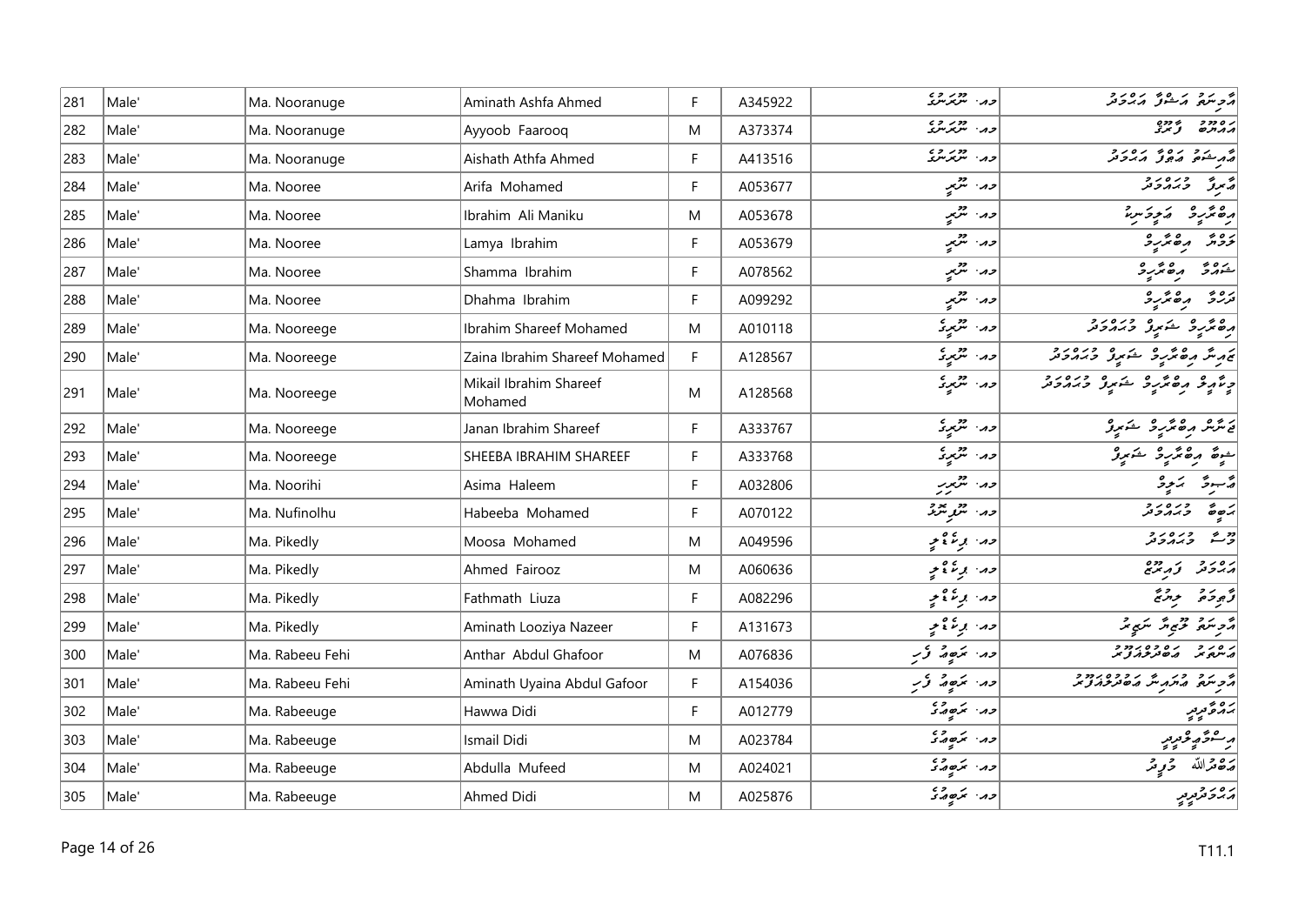| 306 | Male' | Ma. Rabeeuge | Ahmed Hamza               | M         | A045899 | כורי המסובל                                                         | رەرو رەپ                                                                                                                                                                                                                        |
|-----|-------|--------------|---------------------------|-----------|---------|---------------------------------------------------------------------|---------------------------------------------------------------------------------------------------------------------------------------------------------------------------------------------------------------------------------|
| 307 | Male' | Ma. Rabeeuge | Hafsa Mohamed             | F         | A045924 | $\begin{vmatrix} 1 & 1 & 1 \\ 1 & 1 & 1 \end{vmatrix}$              | ره په وره رو                                                                                                                                                                                                                    |
| 308 | Male' | Ma. Rabeeuge | Asima Abdul Ghanee Hassan | F.        | A046148 | $\begin{vmatrix} 1 & 1 & 1 \\ 1 & 1 & 1 \\ 1 & 1 & 1 \end{vmatrix}$ | أيجب والمعامل والمحمد والمستقر                                                                                                                                                                                                  |
| 309 | Male' | Ma. Rabeeuge | Mohamed Qubath            | M         | A046150 | $\begin{vmatrix} 1 & 1 & 1 \\ 1 & 1 & 1 \\ 1 & 1 & 1 \end{vmatrix}$ |                                                                                                                                                                                                                                 |
| 310 | Male' | Ma. Rabeeuge | Shahudha Ibrahim          | F         | A046155 | בגי ת'סמצ                                                           | كمشادقه المتحدث                                                                                                                                                                                                                 |
| 311 | Male' | Ma. Rabeeuge | Ahmed Ibadh               | M         | A046194 | בו ת'סובל                                                           | د ه د د څخه                                                                                                                                                                                                                     |
| 312 | Male' | Ma. Rabeeuge | Hussain Didi              | M         | A054189 | כתי ת'סף בי                                                         | ر مسکو میٹروپر<br> -<br> -                                                                                                                                                                                                      |
| 313 | Male' | Ma. Rabeeuge | Ali Didi                  | M         | A054200 | $\begin{vmatrix} 1 & 1 \\ 2 & 3 \end{vmatrix}$                      | ړ و دردر<br><u>په پ</u>                                                                                                                                                                                                         |
| 314 | Male' | Ma. Rabeeuge | Ibrahim Faseeh            | M         | A062643 | $\begin{vmatrix} 1 & 1 \\ 2 & 3 \end{vmatrix}$                      |                                                                                                                                                                                                                                 |
| 315 | Male' | Ma. Rabeeuge | Aishath Razana            | F         | A065608 | כתי ת'סמצ                                                           |                                                                                                                                                                                                                                 |
| 316 | Male' | Ma. Rabeeuge | Abdulla Nashith           | M         | A065609 | $\begin{vmatrix} 1 & 1 & 1 \\ 2 & 1 & 1 \\ 1 & 1 & 1 \end{vmatrix}$ | مَرْهُ مِّرَ اللَّهُ مُّرْسُومُ                                                                                                                                                                                                 |
| 317 | Male' | Ma. Rabeeuge | Yazeed Ibrahim            | M         | A079815 | כוזי המסוג ב                                                        | הימי הליילים בייליים היו הייליים הייליים הייליים הייליים הייליים הייליים לייליים לא הייליים לא הייליים לא הייל<br>אירועים לא הייליים לא הייליים לא הייליים לא הייליים לא הייליים לא הייליים לא הייליים לא הייליים לא הייליים לא |
| 318 | Male' | Ma. Rabeeuge | Ali Naseer                | M         | A096237 | בגי ת'קיפת ב                                                        | أوالمحمد المتكرمين                                                                                                                                                                                                              |
| 319 | Male' | Ma. Rabeeuge | Ibrahim Inaan             | M         | A113757 | בו ת'סוב                                                            | وهنزرد ويتبتر                                                                                                                                                                                                                   |
| 320 | Male' | Ma. Rabeeuge | Umar Nazeeh               | M         | A131535 | בו ת'סוב                                                            | ور تر تریم شر                                                                                                                                                                                                                   |
| 321 | Male' | Ma. Rabeeuge | Ali Yasir                 | ${\sf M}$ | A132283 | $\begin{vmatrix} 1 & 1 \\ 2 & 3 \end{vmatrix}$                      | ە ئەسىر بىر                                                                                                                                                                                                                     |
| 322 | Male' | Ma. Rabeeuge | Zaid Ibrahim              | M         | A147998 | בו ת'סובל                                                           |                                                                                                                                                                                                                                 |
| 323 | Male' | Ma. Rabeeuge | Mariyam Roohy Hussain     | F         | A161489 | $\begin{vmatrix} 1 & 1 \\ 2 & 3 \end{vmatrix}$                      |                                                                                                                                                                                                                                 |
| 324 | Male' | Ma. Rabeeuge | Sajida Mufeed             | F         | A167200 | כוזי המסוג ב                                                        | ستمع متر - و و مر                                                                                                                                                                                                               |
| 325 | Male' | Ma. Rabeeuge | Sinaya Ahmed Didi         | F         | A297568 | כוזי המסוגל                                                         |                                                                                                                                                                                                                                 |
| 326 | Male' | Ma. Rabeeuge | Mohamed Ahmed Didi        | M         | A298482 | בו ת'סוב                                                            |                                                                                                                                                                                                                                 |
| 327 | Male' | Ma. Rabeeuge | Suhaida Ibrahim           | F         | A308988 | כתי ת'סף בי                                                         | لشركر فره محركة                                                                                                                                                                                                                 |
| 328 | Male' | Ma. Rabeeuge | Mohamed Shaffan           | M         | A308989 | כתי תשמצ                                                            | ورەرو رەپەە<br><i>دىد</i> ەردىر شە <i>م</i> ۇش                                                                                                                                                                                  |
| 329 | Male' | Ma. Rabeeuge | Aminath Shaffana          | F         | A308993 | בגי ת'קיפת ב                                                        | أأروبتهم الشاروقيتر                                                                                                                                                                                                             |
| 330 | Male' | Ma. Rabeeuge | Abdulla Mufeed            | M         | A322765 | כתי ת'סף בי                                                         | برە دانلە دېرىر                                                                                                                                                                                                                 |
| 331 | Male' | Ma. Rabeeuge | Hussain Liyau             | M         | A340111 | כתי ת'סף בי                                                         | גיבתית החלב                                                                                                                                                                                                                     |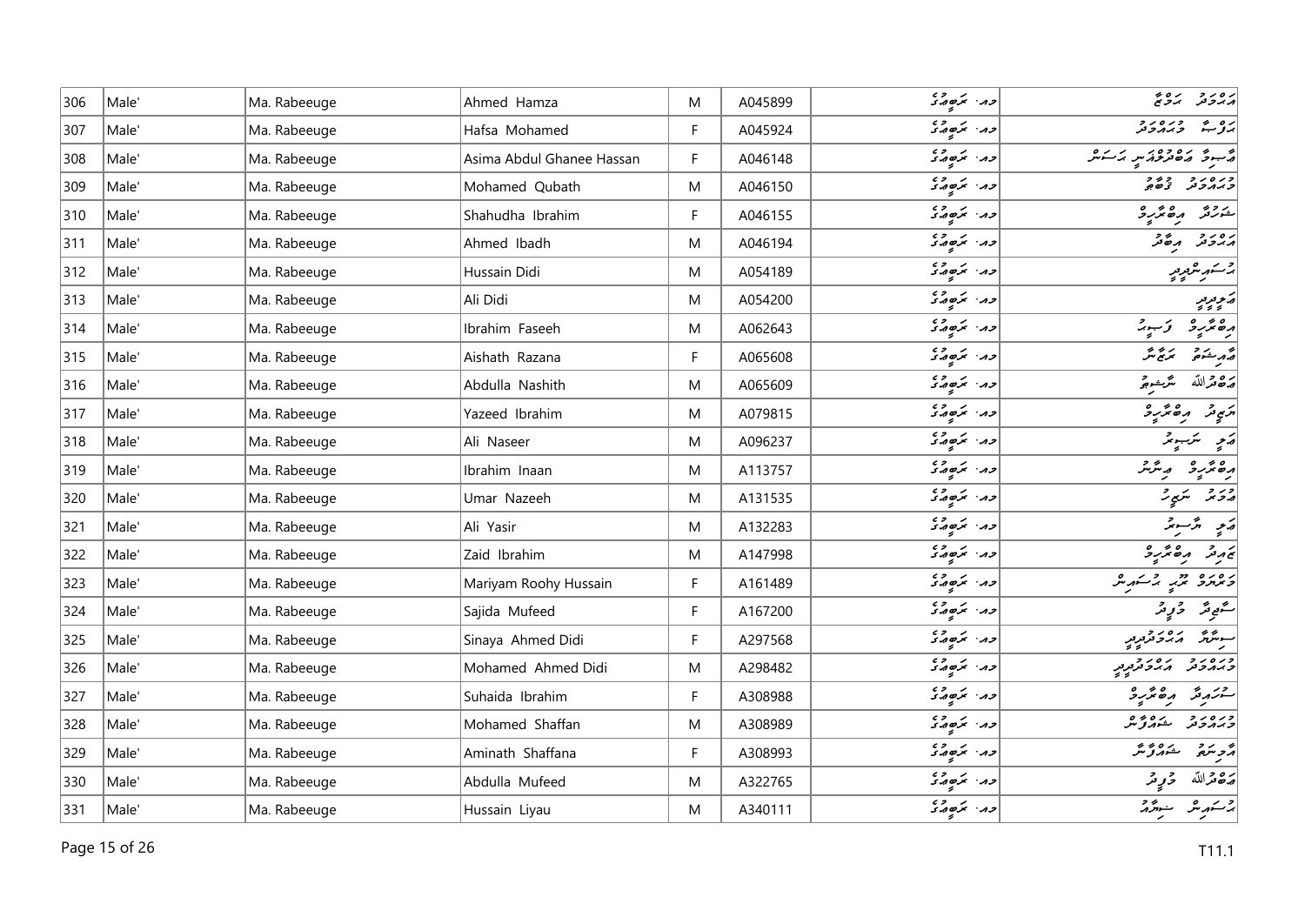| 332 | Male' | Ma. Rabeeuge  | Abdul Muhaimin              | M           | A361857 | כתי תשמצ                                       | ן פיפיד הקבית<br>הסתקבת הקית                 |
|-----|-------|---------------|-----------------------------|-------------|---------|------------------------------------------------|----------------------------------------------|
| 333 | Male' | Ma. Rabeeuge  | Saaif Ahmed Didi            | M           | A363642 | בו השובל                                       | گېږ <i>و ده د و</i> تربربر<br>مگهرو مدروبربر |
| 334 | Male' | Ma. Rabeeuge  | Hussain Visaam              | M           | A389881 | בגי תוסף בי                                    | برسكريش وسقو                                 |
| 335 | Male' | Ma. Rabeeuge  | Ali Shunan                  | M           | A391866 | $\begin{vmatrix} 1 & 1 \\ 2 & 3 \end{vmatrix}$ | أەسمج سىيە ئىشرىتىل                          |
| 336 | Male' | Ma. Rabeeuge  | Aminath Anaath Ali          | F           | A400880 | כתי תשמצ                                       | أأدوسكم أرشم أأرمح                           |
| 337 | Male' | Ma. Rabeeuge  | Mohamed Shaafy              | M           | A402740 | בו ה' הוס בי                                   | ورەر دېگرې                                   |
| 338 | Male' | Ma. Ranfahi   | Hafsa Mohamed               | $\mathsf F$ | A033444 | دە ئەشدىر                                      | ره په دره د د<br>برو په د برمان              |
| 339 | Male' | Ma. Ranfahi   | Mirfath Faiz                | $\mathsf F$ | A057245 | دە ئەتلىق <i>ب</i>                             | ويمرثر وتهده                                 |
| 340 | Male' | Ma. Ranfahi   | Fathimath Hishmath Faiz     | F           | A057246 | دە ئەشدىر                                      | وتجوده رشوده ومره                            |
| 341 | Male' | Ma. Ranfahi   | Dhafeena Hassan Ibrahim     | F           | A154429 | دە· ئەتلىق <sup>ى</sup> ر                      | ترویٹر برے مرہ مربود                         |
| 342 | Male' | Ma. Ranfahi   | Dhiraya Hassan Ibrahim      | F           | A161173 | دەر، ئەشقەر                                    | وریز کر کے دوسر دیگر                         |
| 343 | Male' | Ma. Rimha     | Khalida Hassan              | $\mathsf F$ | A012892 | وړ٠ بروگ                                       | گرونگ انرڪس                                  |
| 344 | Male' | Ma. Ruthu     | Mohamed Naseer Adam         | M           | A055593 | כו. יבים                                       | ورەر د بربەتر مەدرە<br><i>دى</i> مەدونر س    |
| 345 | Male' | Ma. Ruthu     | Samaa Mohamed               | $\mathsf F$ | A056377 | و د.<br>وړ بره                                 | $3,0,0,0$ $3,0$                              |
| 346 | Male' | Ma. Ruthu     | Aiham Mohamed               | M           | A341475 | כו. יבכ                                        | بربره وره در                                 |
| 347 | Male' | Ma. Saadhaage | Ibrahim Farih               | M           | A034351 | وړ کوي                                         | رەپرىر ۋىر                                   |
| 348 | Male' | Ma. Saadhaage | Mariyam Anooza Ahmed        | F           | A035314 | وړ گوي                                         | נסנס נחמי נסנד<br>כמחב הייש הגבת             |
| 349 | Male' | Ma. Saadhaage | Mohamed Basith Ahmed        | M           | A035315 | وړ گوي                                         | ورەر د په د در د د                           |
| 350 | Male' | Ma. Saadhaage | Zeena Ahmed                 | F           | A064832 | وړ گوي                                         | پې شکړ د کرد <del>و</del>                    |
| 351 | Male' | Ma. Saadhaage | Abdulla Nasif               | M           | A067605 | وړ کړي                                         | رەقمەللە سەبىر                               |
| 352 | Male' | Ma. Saadhaage | Rabeeha Amir                | $\mathsf F$ | A114385 | وړ گوي                                         | برەر ئەربر                                   |
| 353 | Male' | Ma. Saadhaage | Balgeesh Amir               | F           | A114386 | وړ کړي                                         | ەۋىي ھېرىم                                   |
| 354 | Male' | Ma. Saadhaage | Akram Ahmed                 | M           | A218455 | وړ کوي                                         | رەرە رەرد                                    |
| 355 | Male' | Ma. Saadhaage | Aminath Bathool Abdul Azeez | F           | A336384 | وړ گوي                                         | ב מב מחם מסבפת ם                             |
| 356 | Male' | Ma. Sakkeyoge | Ibrahim Ahmed               | M           | A001585 | הם ייתרות בי                                   | دەنزىر مەدد                                  |
| 357 | Male' | Ma. Sakkeyoge | Fathimath Naeema            | E           | A033888 | ת ה כ גיב גי<br>כ ה י הת מ ת ג                 | وَجودَهُ سَمِدٍ وَ                           |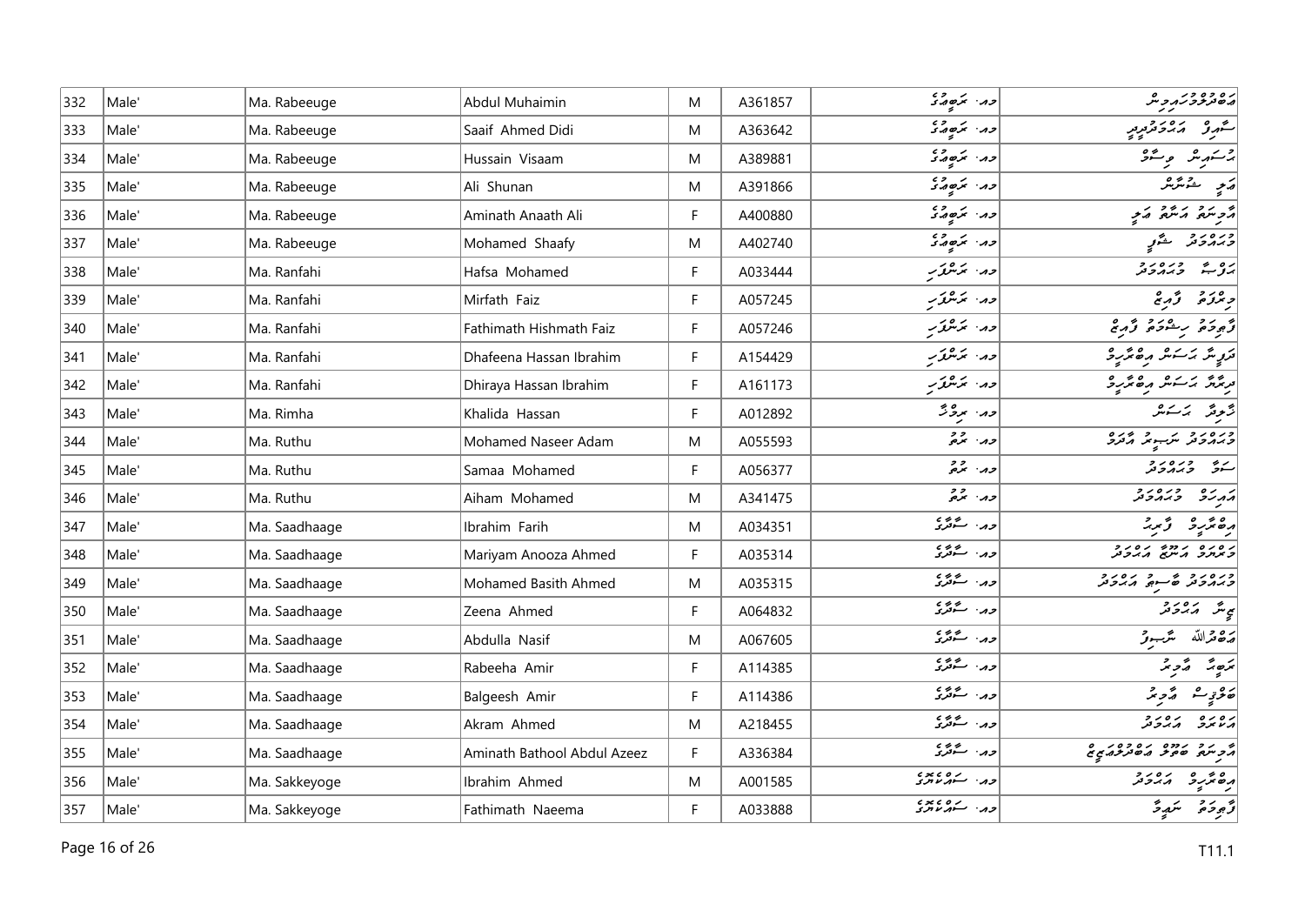| 358 | Male' | Ma. Sakkeyoge | Ali Zubair             | M           | A036981 | ת ה כ גיב גי<br>כ ה י הת מ ת ג  | $3.102 - 5.0$                                                                        |
|-----|-------|---------------|------------------------|-------------|---------|---------------------------------|--------------------------------------------------------------------------------------|
| 359 | Male' | Ma. Sakkeyoge | KHADEEJA MOHAMED       | F           | A038148 | הם הבכישי<br>הם הבליטודים       | ترموچّ<br>و رە ر د<br><i>د بە</i> د تر                                               |
| 360 | Male' | Ma. Sakkeyoge | Aishath Rasheeda       | F           | A038348 | ת ה כ גם גיבי<br>הגיעת המיניים  | و<br>وگرځو گرځونگر                                                                   |
| 361 | Male' | Ma. Sakkeyoge | Muneer Mohamed         | M           | A044121 | הם ישמשים<br>הם ישמשותב         | و ره ر د<br><i>د ب</i> رگرفر<br>3 سرپر<br>ح                                          |
| 362 | Male' | Ma. Sakkeyoge | Ahmed Mohamed          | M           | A046790 | הם משמש<br>הם המינות            | ג סגב בג סגב<br>הגבע בגהבע                                                           |
| 363 | Male' | Ma. Sakkeyoge | Fathimath Moosa        | $\mathsf F$ | A050112 | הם ייתרו ביבי<br>היה ייתרו ביבי | ۇ بۇ بۇ بەلگە                                                                        |
| 364 | Male' | Ma. Sakkeyoge | Ali Fawaz              | M           | A056099 | הם ישמשים<br>הם ישמעות          | أتذمي وكالحمي                                                                        |
| 365 | Male' | Ma. Sakkeyoge | Sharafiyya Adam        | F           | A056113 | קה - הם גם בי                   | شەمرومەر مەمرە                                                                       |
| 366 | Male' | Ma. Sakkeyoge | Fathimath Jalza Ahmed  | F           | A059037 | הם הבכישי<br>הם הבליטודים       | و د د ده و ده د د                                                                    |
| 367 | Male' | Ma. Sakkeyoge | Hussain Riyaz          | M           | A060386 | ת ה כ גם גיבי<br>הגיעת המיניים  | برحسكر مرتزعه                                                                        |
| 368 | Male' | Ma. Sakkeyoge | Aminath Moosa          | F           | A067081 | הם ישרא בי                      | أزويتره وحرث                                                                         |
| 369 | Male' | Ma. Sakkeyoge | Nahidha Muneer         | F           | A076203 | ת ה כ גם גיבי<br>הגיעת המיניים  | لتربرته وتبريز                                                                       |
| 370 | Male' | Ma. Sakkeyoge | Hassan Ziyad Ahmed     | M           | A084853 | ת ה כ גם גיבי<br>הגיעת המיניים  | ر کر سے مرکز مدد در<br>برگ سرگر مدد تر                                               |
| 371 | Male' | Ma. Sakkeyoge | Hawwa Shehenaaz Ahmed  | $\mathsf F$ | A096885 | הם ייתרו ביבי<br>היה ייתרו ביבי | رەپ پى پەرە رەرد                                                                     |
| 372 | Male' | Ma. Sakkeyoge | Mariyam Mahfooza Ahmed | F           | A096886 | הם ייתרו ביבי<br>היה ייתרו ביבי | ג סג ס ג סמיד ג סג כ<br><mark>ק <i>אורכ "כ ג'צ ק ג הכ</i>ת</mark>                    |
| 373 | Male' | Ma. Sakkeyoge | Aishath Shuzy Ahmed    | F           | A096887 | הם הבכישי<br>הם הבליטודים       | وأرشكم شكي وكالمرد                                                                   |
| 374 | Male' | Ma. Sakkeyoge | Mariyam Waheedha       | F           | A120120 | הם ייתרו ביבי<br>היה ייתרו ביבי | د ۱۵ د م په تگر                                                                      |
| 375 | Male' | Ma. Sakkeyoge | Abidha Umar            | F           | A120136 | ת ה כ גם גיבי<br>הגיעת המיניים  | ړُه دُ کړکر                                                                          |
| 376 | Male' | Ma. Sakkeyoge | Nadhira Muneer         | F           | A307699 | ת ה כ גם גיבי<br>הגיעת המיניים  | لترمرنگ و کمبرنگر                                                                    |
| 377 | Male' | Ma. Sakkeyoge | AHMED ZAYAN ZAEEM      | M           | A332031 | ת ה כ גם גיבי<br>הגיעת המיניים  | גפגב גוב בי הב                                                                       |
| 378 | Male' | Ma. Sakkeyoge | Hafeeza Ahmed          | $\mathsf F$ | A334511 | הם ייתרו ביבי<br>היה ייתרו ביבי | پروپخته از بر در در در این در این در این در این در دارد.<br>  در این در این در در در |
| 379 | Male' | Ma. Sakkeyoge | Jeeza Ahmed            | F           | A343603 | ת ה כ גם גיבי<br>הגיעת המיניים  | مِي تَحْمَدُ حَرْمَد                                                                 |
| 380 | Male' | Ma. Sakkeyoge | Nayif Muneer Mohamed   | M           | A354485 | הם הבכישי<br>הם הבליטודים       | شرو و پر ورورو                                                                       |
| 381 | Male' | Ma. Sakkeyoge | Nashidha Muneer        | F           | A354486 | ת הם היבה<br>כגי היה היות       | س <i>رگور د چېرنگ</i> ر                                                              |
| 382 | Male' | Ma. Sakkeyoge | Nafeeza Ahmed          | F           | A356437 | הם ישרא בי                      | سَمِيشٌ - مَا يَرْحَمْ                                                               |
| 383 | Male' | Ma. Sakkeyoge | Mohamed Irshad         | M           | A398145 | הם ישמשים<br>הם ישמשותב         | ورەرو مەشگەر<br><i>جەم</i> ەرىي مەرشگەر                                              |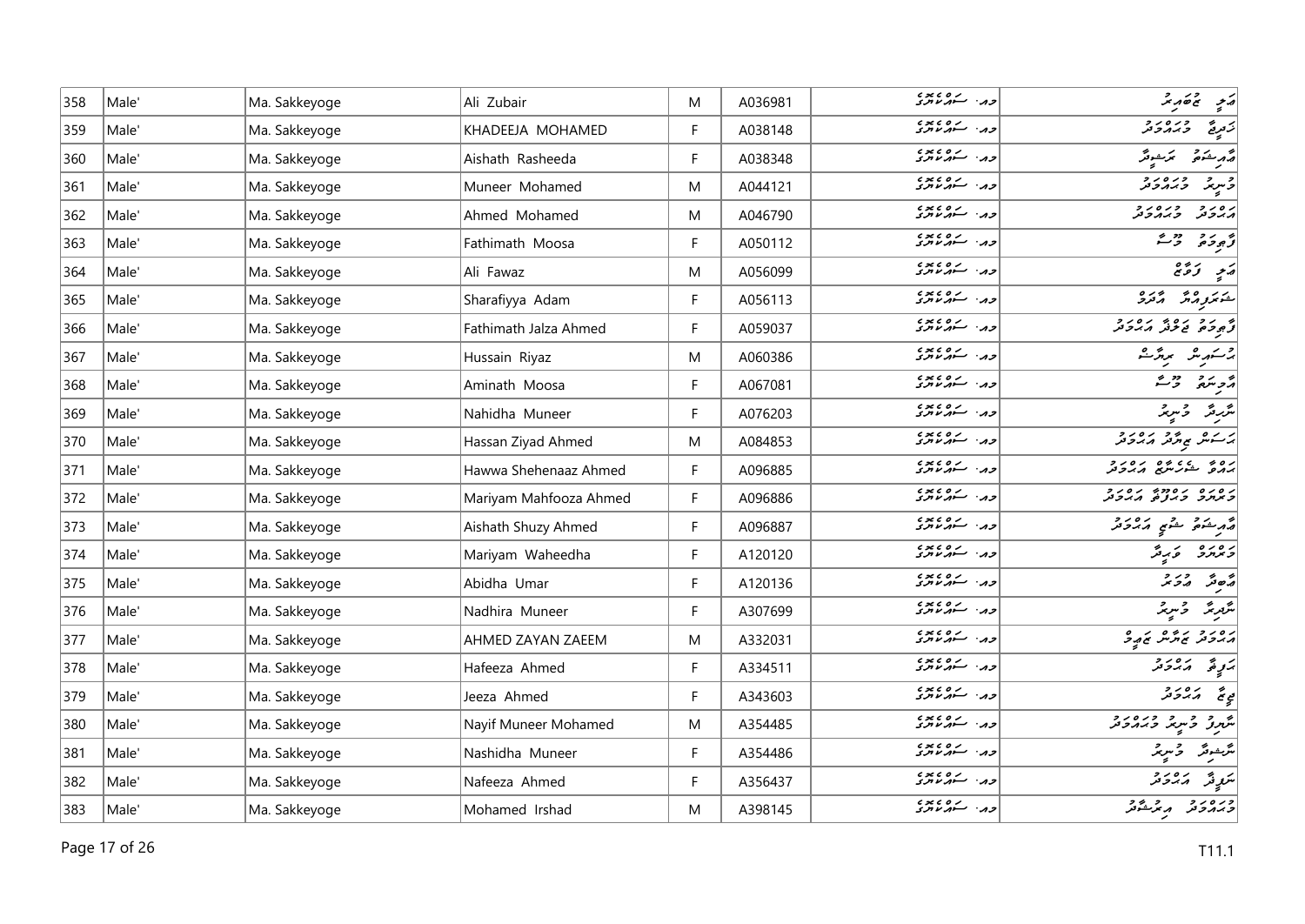| 384 | Male' | Ma. Silver Beam | Haseena Yoosuf      | F           | A023197 | ادر سرگره مرجود                                                                     |                                        |
|-----|-------|-----------------|---------------------|-------------|---------|-------------------------------------------------------------------------------------|----------------------------------------|
| 385 | Male' | Ma. Silver Beam | Khadheeja Salva     | F           | A023331 | $\mathcal{E}_{\mathcal{P}}$ כו $\mathcal{E}_{\mathcal{P}}$ - הרב                    | ر<br>سمي سيمبر<br>سمي<br>سترقر         |
| 386 | Male' | Ma. Silver Beam | Fathimath Hana      | F           | A040560 | $\mathcal{E}_{\mathcal{P}}$ $\mathcal{E}_{\mathcal{P}}$ $\mathcal{E}_{\mathcal{P}}$ | وٌودو رَيْرُ                           |
| 387 | Male' | Ma. Silver Beam | Ali Amir            | M           | A044477 | כו. תיצע <i>מס</i> ל                                                                | ړې پر د                                |
| 388 | Male' | Ma. Silver Beam | Ismail Fahir        | M           | A059207 | בו ייצע מסל                                                                         | رەمۇر ۋرىژ                             |
| 389 | Male' | Ma. Silver Beam | Aishath Nasiha      | $\mathsf F$ | A071019 | בו תיבלתפל                                                                          | لأرشكم الترجيز                         |
| 390 | Male' | Ma. Silver Beam | Aminath Muna        | $\mathsf F$ | A072873 | בו ייתבל מפי                                                                        | أأوسكم وس                              |
| 391 | Male' | Ma. Silver Beam | Hassan Ahzam Faiz   | M           | A330754 | ادر سوده مرجود                                                                      | ير شامل المرجاح المجمدة                |
| 392 | Male' | Ma. Silver Beam | Hussain Afham Faiz  | M           | A330914 | $ s_{\varphi}$ , $\frac{1}{2}$                                                      | بر سەر شەرى ئەرج                       |
| 393 | Male' | Ma. Silver Beam | Ahmed Ghithfan Amir | M           | A341395 | $ s_{\varphi}$ , $\frac{1}{2}$                                                      | ړه د په دوه په پر پر                   |
| 394 | Male' | Ma. Silver Beam | MOHAMED MAHIN AMIR  | M           | A342743 | $ s_{\varphi}$ , $\frac{1}{2}$                                                      | ورورو ورعه ووير                        |
| 395 | Male' | Ma. Summit      | Ahmed Shafeeu       | M           | A000678 | در، سکویځ                                                                           | كالمركز والمحاوية                      |
| 396 | Male' | Ma. Summit      | Hassan Shafeeu      | M           | A001074 | در. سَوْقْ                                                                          | بركشش المشرورة                         |
| 397 | Male' | Ma. Summit      | Ismail Shafeeu      | M           | A043292 | در. سَوْءٍ                                                                          | بر شۇم ئىس ئىستىر ئى                   |
| 398 | Male' | Ma. Summit      | Aishath Ibrahim     | $\mathsf F$ | A046048 | در. سکوهی                                                                           |                                        |
| 399 | Male' | Ma. Summit      | Shareefa Hanim      | F           | A050231 | در، سکویځ                                                                           | لمنورة الأسرد                          |
| 400 | Male' | Ma. Summit      | Sheereen Mohamed    | F           | A050232 | در. سکوهی                                                                           | جي پڻ جي دور                           |
| 401 | Male' | Ma. Summit      | Haleemath Ibrahim   | $\mathsf F$ | A060957 | در. سکوهی                                                                           |                                        |
| 402 | Male' | Ma. Summit      | Aishath Eema Ismail | F           | A128195 | در، سکویځ                                                                           | ړٌ د شوه پرځ پر شوځږي                  |
| 403 | Male' | Ma. Thinhiri    | Aminath Shifana     | F           | A035616 | در موسر سر<br>  در موسر سر                                                          | ۇرچىدە ھۆر                             |
| 404 | Male' | Ma. Thinhiri    | Aishath Shabana     | F           | A054902 | حەر، م <sub>ە</sub> شرىرىد                                                          | ۇرشۇ شەھىر                             |
| 405 | Male' | Ma. Thinhiri    | Mohamed Maniu       | M           | A056356 | در و عرب                                                                            | و ره ر و<br><i>د بر</i> د تر<br>تر سرچ |
| 406 | Male' | Ma. Thinhiri    | Zulfa Adam          | F           | A064139 | <br> در ویژبر                                                                       | وه پر مجمده<br>بح محرق اگرانژانژ       |
| 407 | Male' | Ma. Thinhiri    | Fathmath Shibana    | F           | A068995 | حەر، م <sub>ە</sub> مەرىبر<br>مەم                                                   | ۇ بوڭ ئىدە ئىر                         |
| 408 | Male' | Ma. Thinhiri    | Mariyam Shihana     | F           | A085966 | حەر، م <sub>ە</sub> سىرىر<br>مە                                                     | رەرە <sub>شو</sub> رَمَّز              |
| 409 | Male' | Ma. Vadige      | Thurufa Mohamed     | F           | A064059 | احد تحدی                                                                            | و وه د وره رو<br>جرگل تربر جرگ         |
|     |       |                 |                     |             |         |                                                                                     |                                        |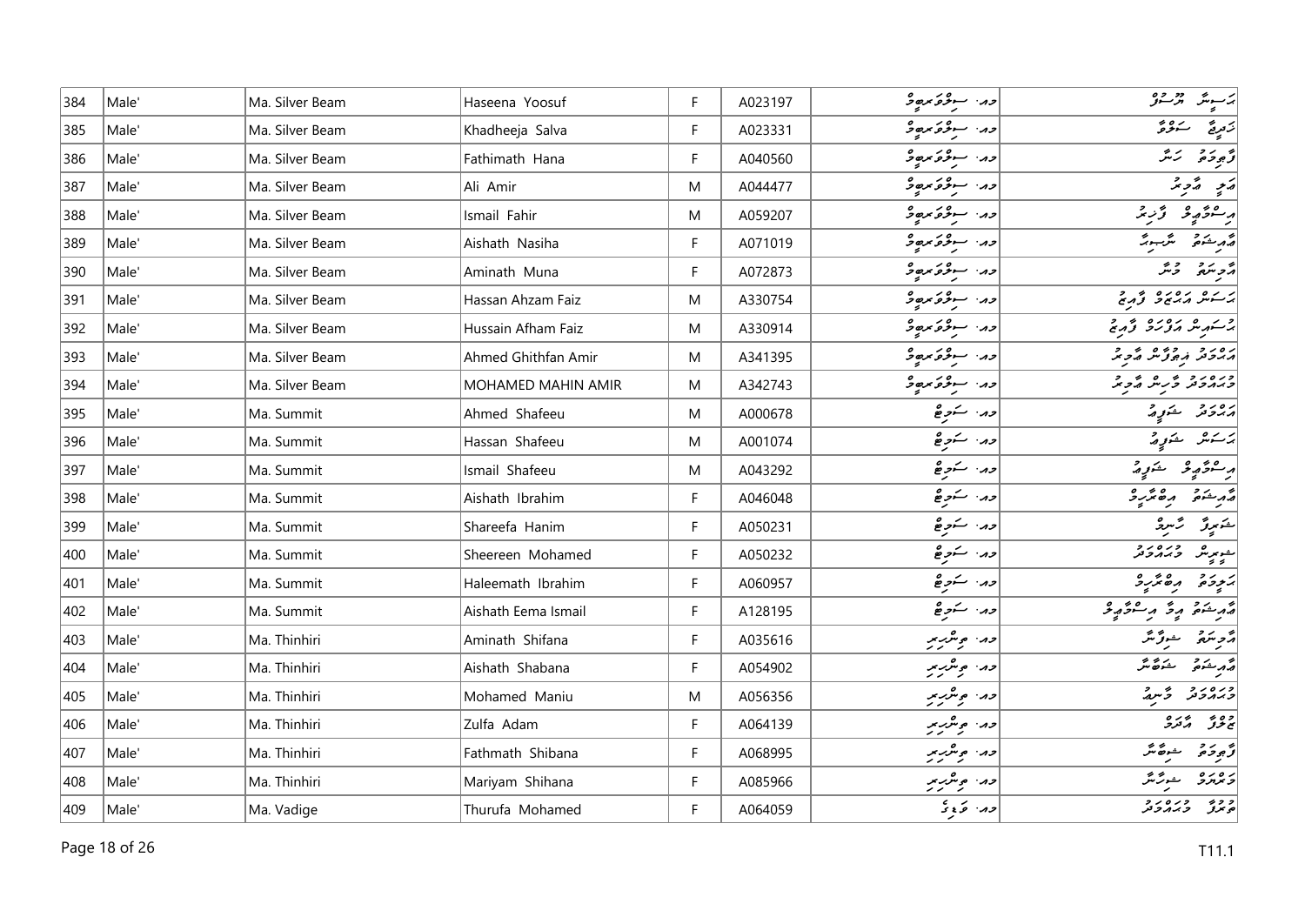| $ 410\rangle$ | Male' | Ma. Vahaari | Hussain Hilmy   | M | A035307 | وړ به ترتيمه    | بر سے مد میں<br>برموحر                    |
|---------------|-------|-------------|-----------------|---|---------|-----------------|-------------------------------------------|
| 411           | Male' | Ma. Vahaari | Moomina Mohamed |   | A037032 | وړ به تر تخه پر | و د په ش<br>و ره ر و<br>تر <i>پر د</i> تر |
| $ 412\rangle$ | Male' | Ma. Vahaari | Nabeel Hilmy    | M | A039758 | وړ به تر تخه پر | سرە ئۇ<br>حرو                             |
| $ 413\rangle$ | Male' | Ma. Vahaari | Malaka Hilmy    |   | A079023 | دە. بۇ شىر      | ۇ ئەن<br>رمور                             |
| 414           | Male' | Ma. Vahaari | Sarah Hilmy     |   | A124260 | <br> ور. وزير   | سەتە<br>برعرو                             |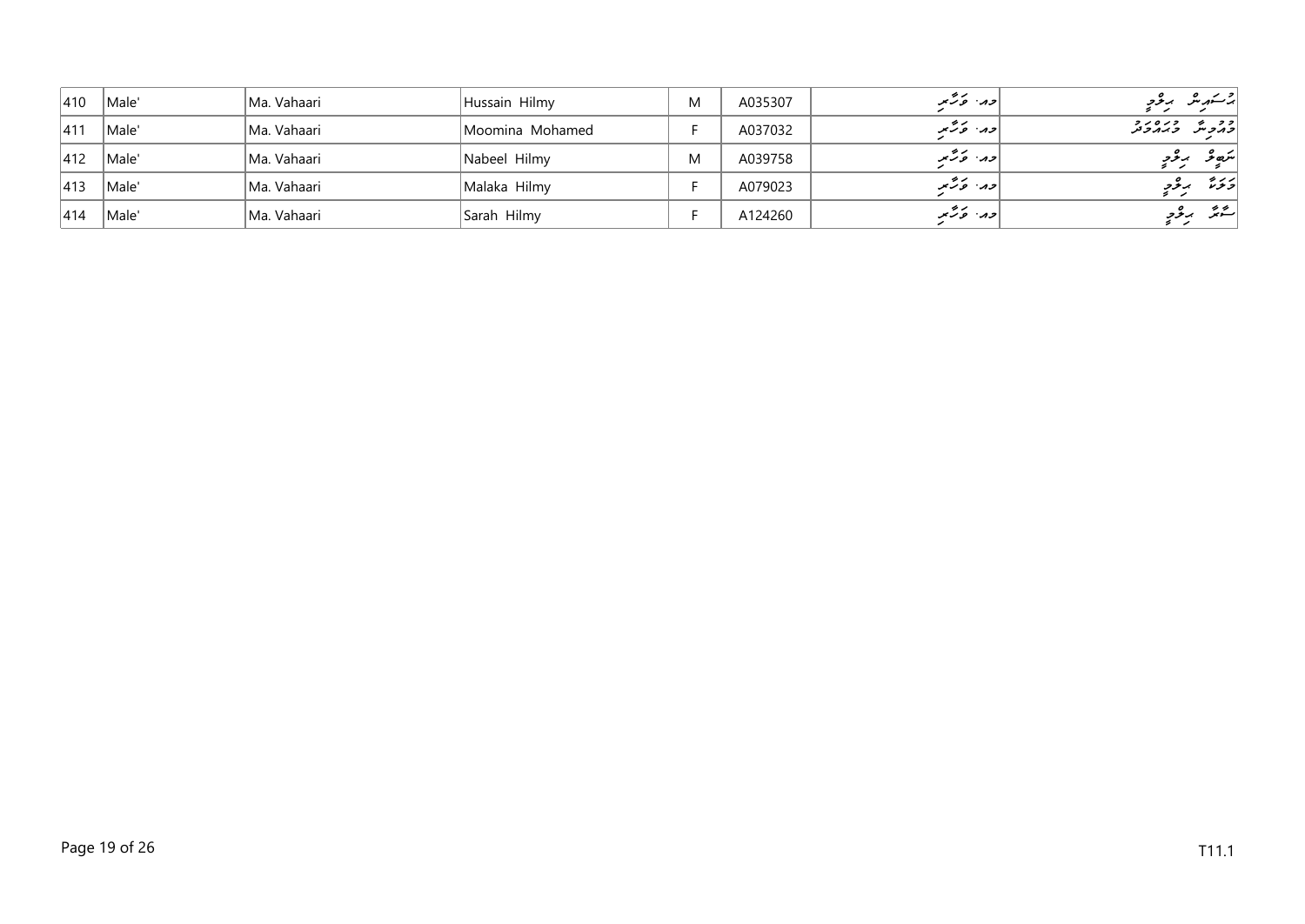## *w7qAn8m? sCw7mRo>u; wEw7mRw;sBo<*

| ' مرمر | 'يئرىثر: |
|--------|----------|
|        |          |
|        |          |
|        |          |

## *w7q9r@w7m> sCw7qHtFoFw7s; mAm=q7 w7qHtFoFw7s;*

| يئرمىش: | $^{\circ}$<br>. سر سر<br>$\cdot$ | $\circ$ $\sim$<br>-- | يئرمثر |
|---------|----------------------------------|----------------------|--------|
|         |                                  |                      |        |
|         |                                  |                      |        |
|         |                                  |                      |        |

| $\frac{2}{n}$ | $\overline{\phantom{a}}$ | اير هنه. | $\mathcal{O} \times$<br>سرسر |
|---------------|--------------------------|----------|------------------------------|
|               |                          |          |                              |
|               |                          |          |                              |
|               |                          |          |                              |

| ' ئىرتىر: | سر سر |  |
|-----------|-------|--|
|           |       |  |
|           |       |  |
|           |       |  |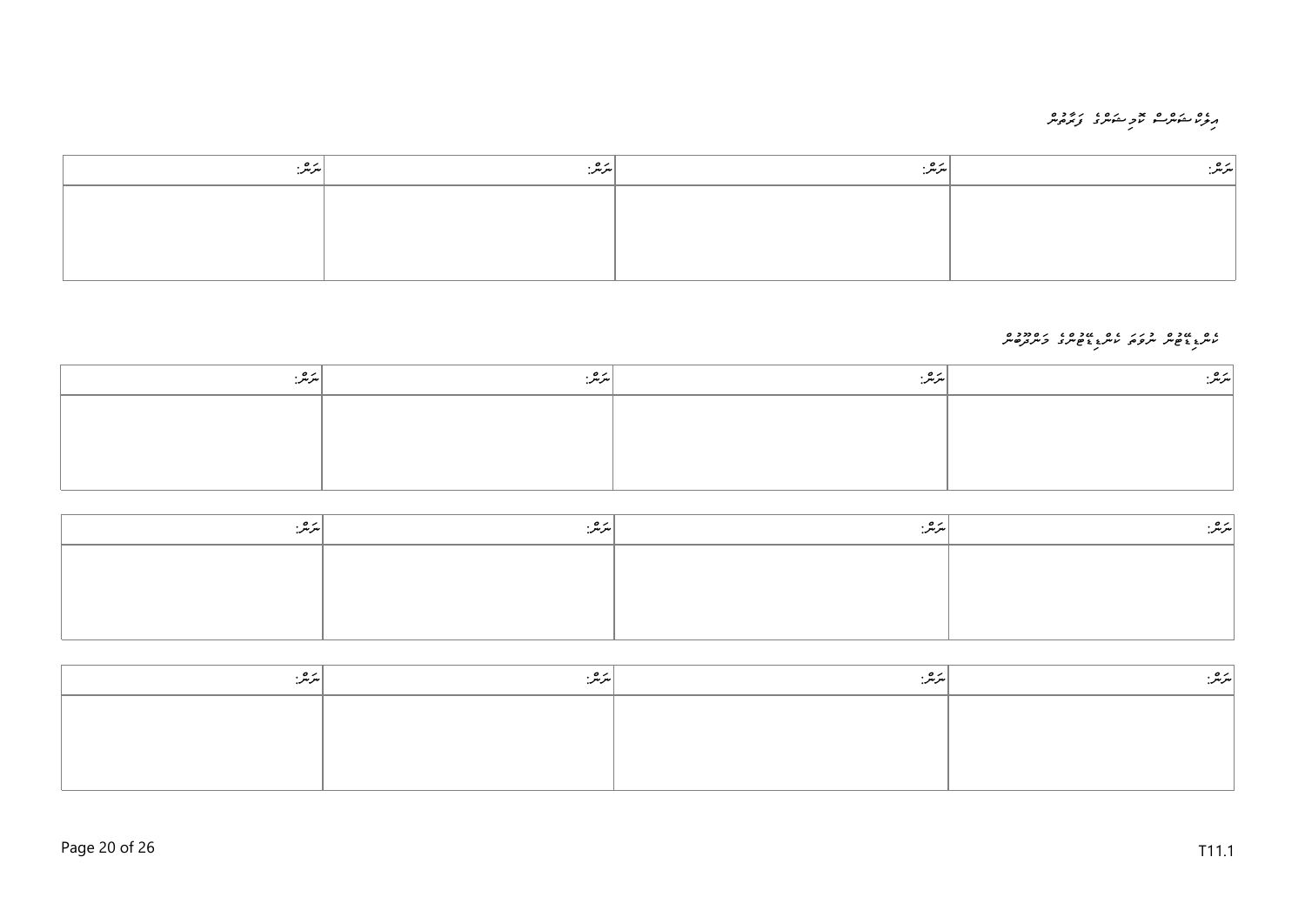| يزهر | $^{\circ}$ | ىئرىتر: |  |
|------|------------|---------|--|
|      |            |         |  |
|      |            |         |  |
|      |            |         |  |

| <sup>.</sup> سرسر. |  |
|--------------------|--|
|                    |  |
|                    |  |
|                    |  |

| ىئرىتر. | $\sim$ | ا بر هه. | لىرىش |
|---------|--------|----------|-------|
|         |        |          |       |
|         |        |          |       |
|         |        |          |       |

| 。<br>مرس. | $\overline{\phantom{a}}$<br>مر مىر | ىرىر |
|-----------|------------------------------------|------|
|           |                                    |      |
|           |                                    |      |
|           |                                    |      |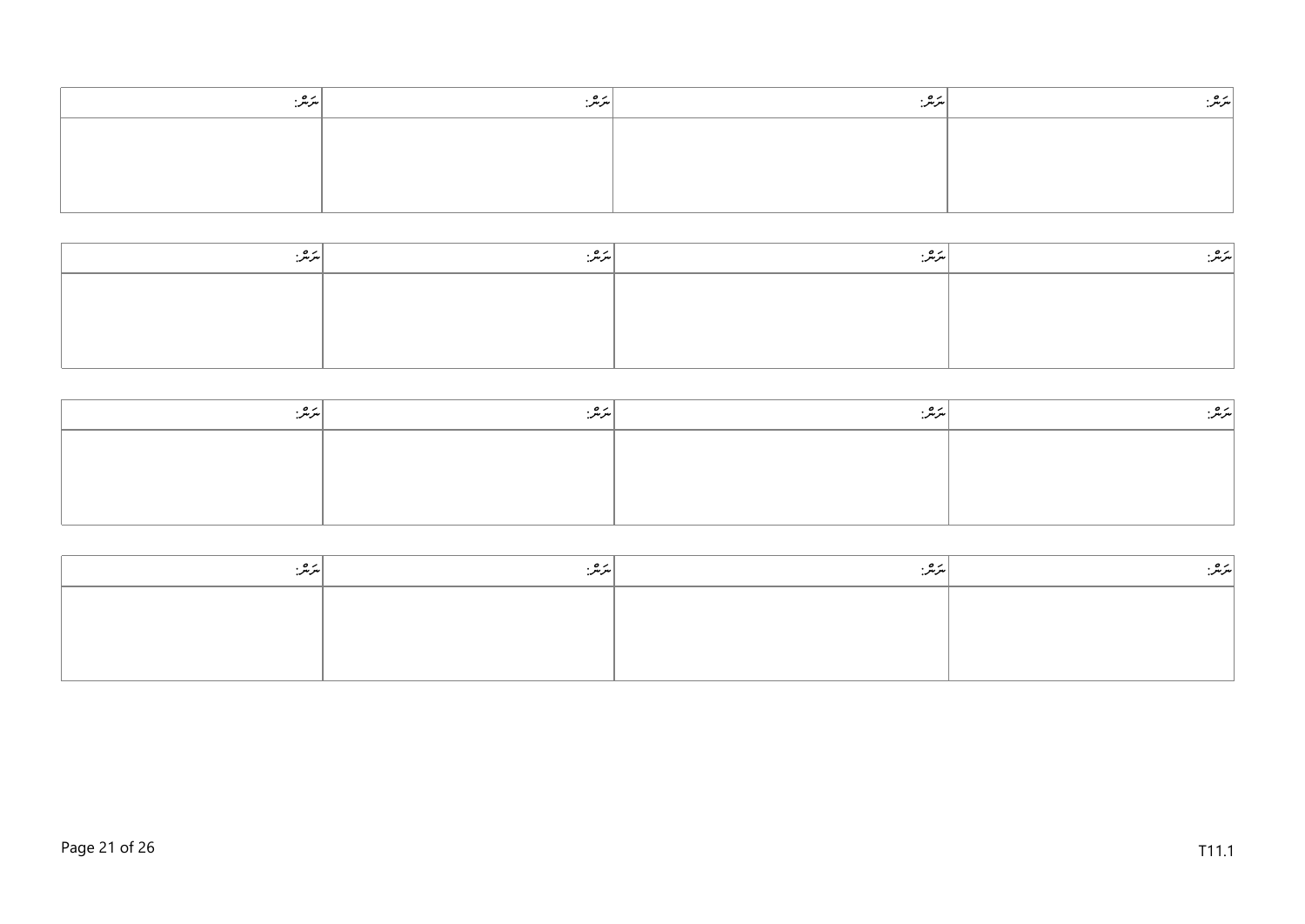| ير هو . | $\overline{\phantom{a}}$ | يرمر | اير هنه. |
|---------|--------------------------|------|----------|
|         |                          |      |          |
|         |                          |      |          |
|         |                          |      |          |

| ئىرتىر: | $\sim$<br>ا سرسر . | يئرمثر | o . |
|---------|--------------------|--------|-----|
|         |                    |        |     |
|         |                    |        |     |
|         |                    |        |     |

| 'تترنثر: | . .<br>يسمونس. |  |
|----------|----------------|--|
|          |                |  |
|          |                |  |
|          |                |  |

|  | . ه |
|--|-----|
|  |     |
|  |     |
|  |     |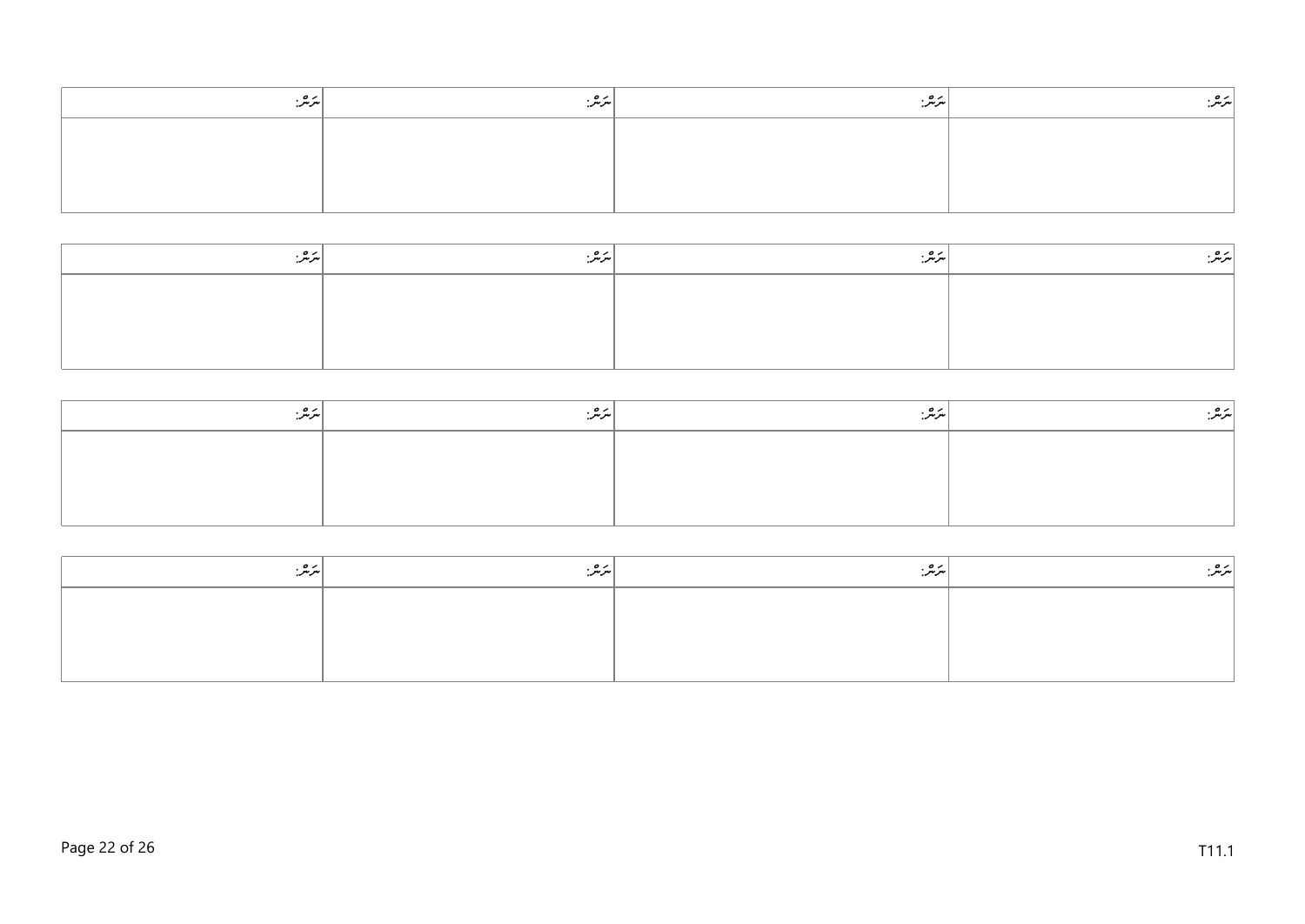| ير هو . | $\overline{\phantom{a}}$ | يرمر | اير هنه. |
|---------|--------------------------|------|----------|
|         |                          |      |          |
|         |                          |      |          |
|         |                          |      |          |

| ئىرتىر: | $\sim$<br>ا سرسر . | يئرمثر | o . |
|---------|--------------------|--------|-----|
|         |                    |        |     |
|         |                    |        |     |
|         |                    |        |     |

| 'تترنثر: | . .<br>يسمونس. |  |
|----------|----------------|--|
|          |                |  |
|          |                |  |
|          |                |  |

|  | . ه |
|--|-----|
|  |     |
|  |     |
|  |     |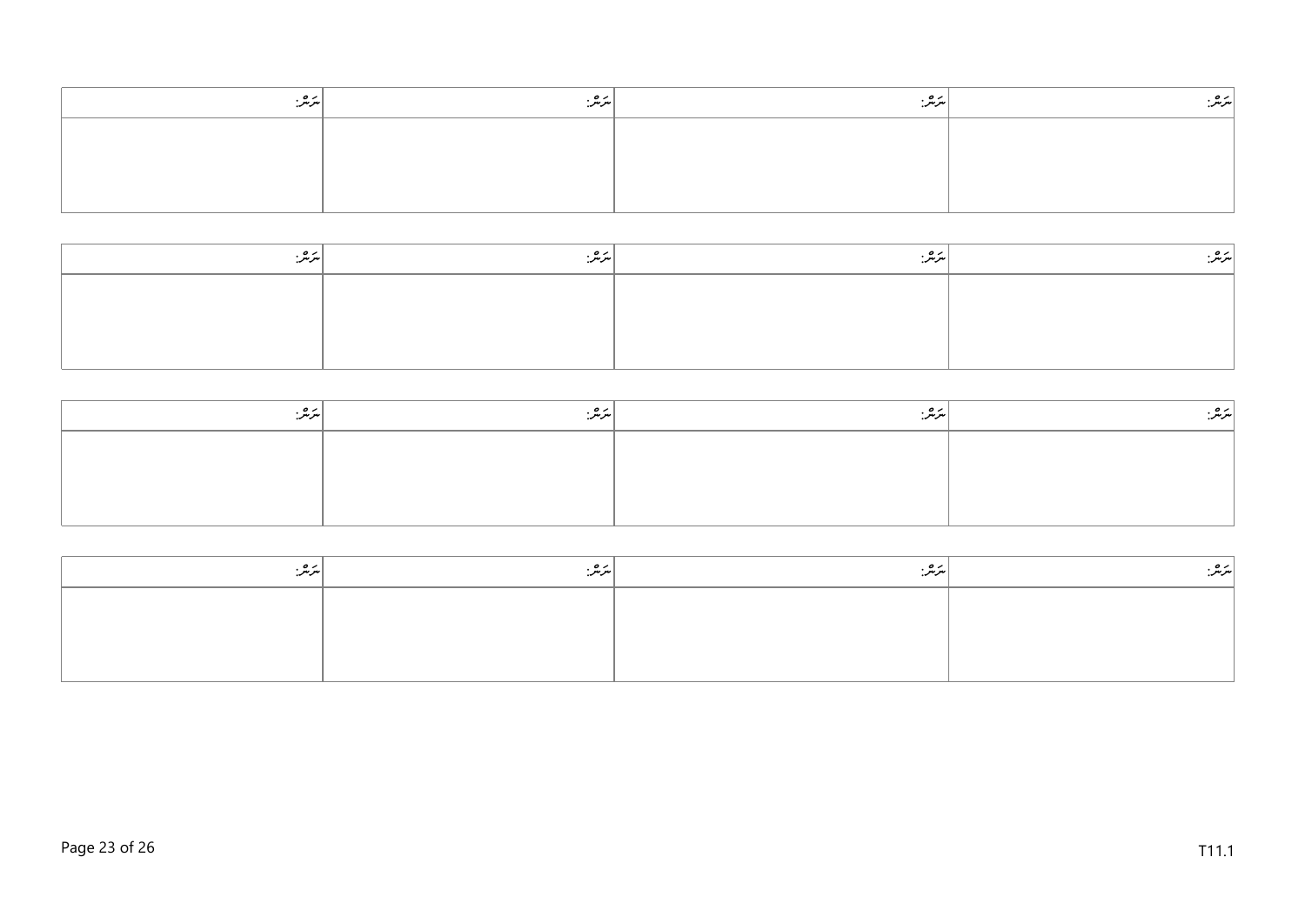| $\cdot$ | 。 | $\frac{\circ}{\cdot}$ | $\sim$<br>سرسر |
|---------|---|-----------------------|----------------|
|         |   |                       |                |
|         |   |                       |                |
|         |   |                       |                |

| ايرعر: | ر ه<br>. . |  |
|--------|------------|--|
|        |            |  |
|        |            |  |
|        |            |  |

| بر ه | . ه | $\overline{\phantom{0}}$<br>سرسر |  |
|------|-----|----------------------------------|--|
|      |     |                                  |  |
|      |     |                                  |  |
|      |     |                                  |  |

| 。<br>. س | ىرىىر |  |
|----------|-------|--|
|          |       |  |
|          |       |  |
|          |       |  |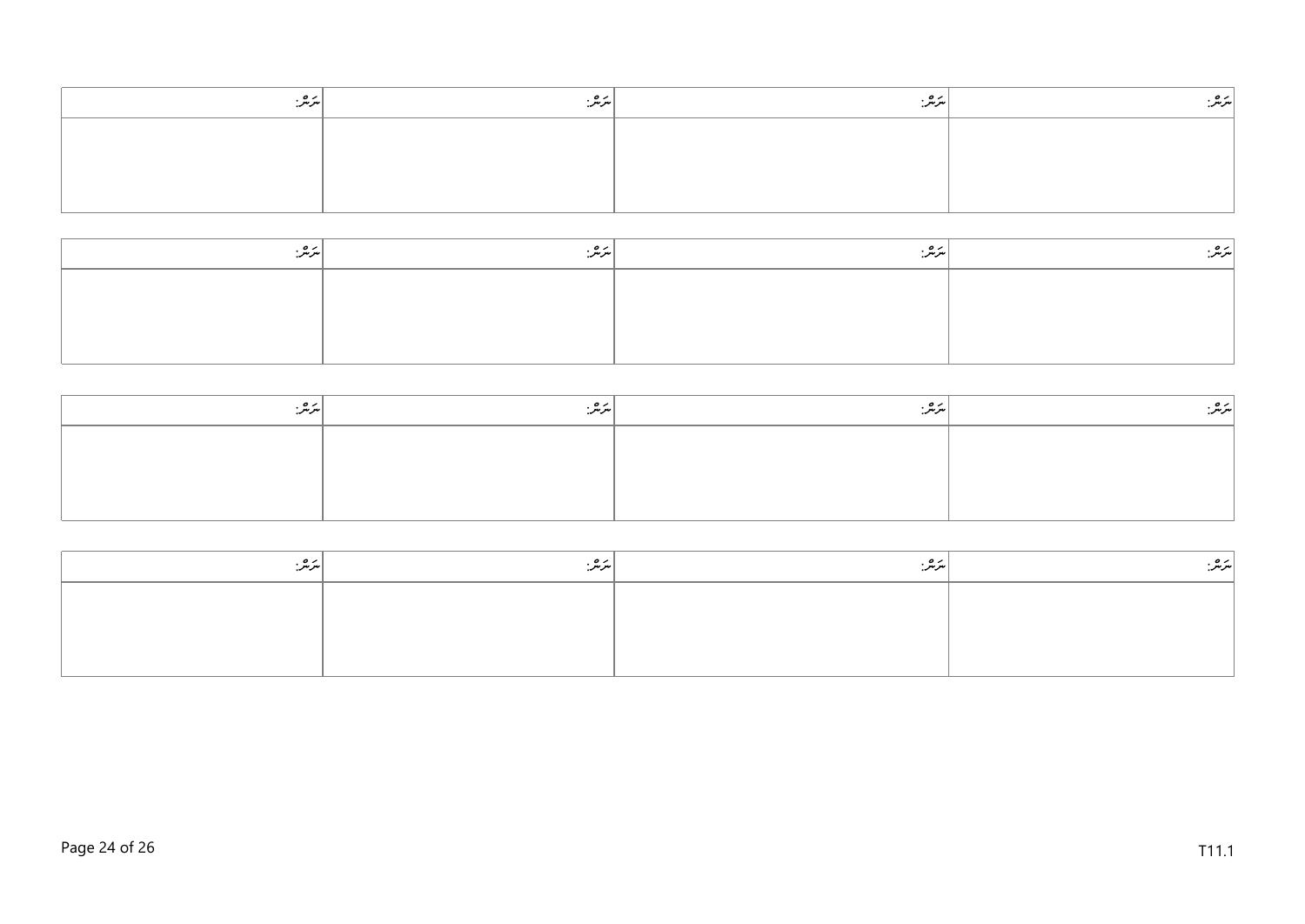| ير هو . | $\overline{\phantom{a}}$ | يرمر | اير هنه. |
|---------|--------------------------|------|----------|
|         |                          |      |          |
|         |                          |      |          |
|         |                          |      |          |

| ىر تىر: | $\circ$ $\sim$<br>" سرسر . | يبرحه | o . |
|---------|----------------------------|-------|-----|
|         |                            |       |     |
|         |                            |       |     |
|         |                            |       |     |

| انترنثر: | ر ه |  |
|----------|-----|--|
|          |     |  |
|          |     |  |
|          |     |  |

|  | . ه |
|--|-----|
|  |     |
|  |     |
|  |     |